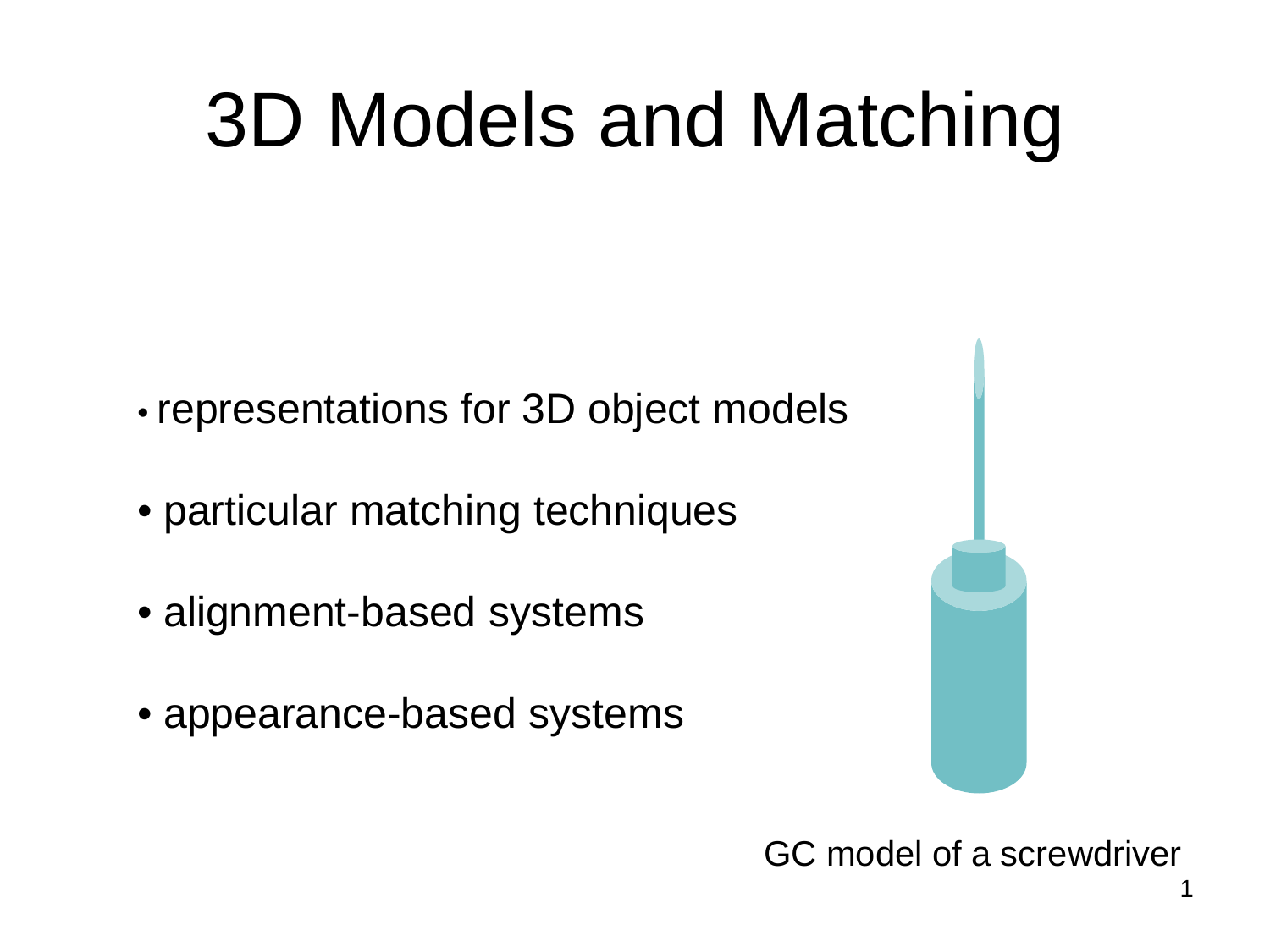#### 3D Models

- Many different representations have been used to model 3D objects.
- Some are very coarse, just picking up the important features.
- Others are very fine, describing the entire surface of the object.
- Usually, the recognition procedure depends very much on the type of model.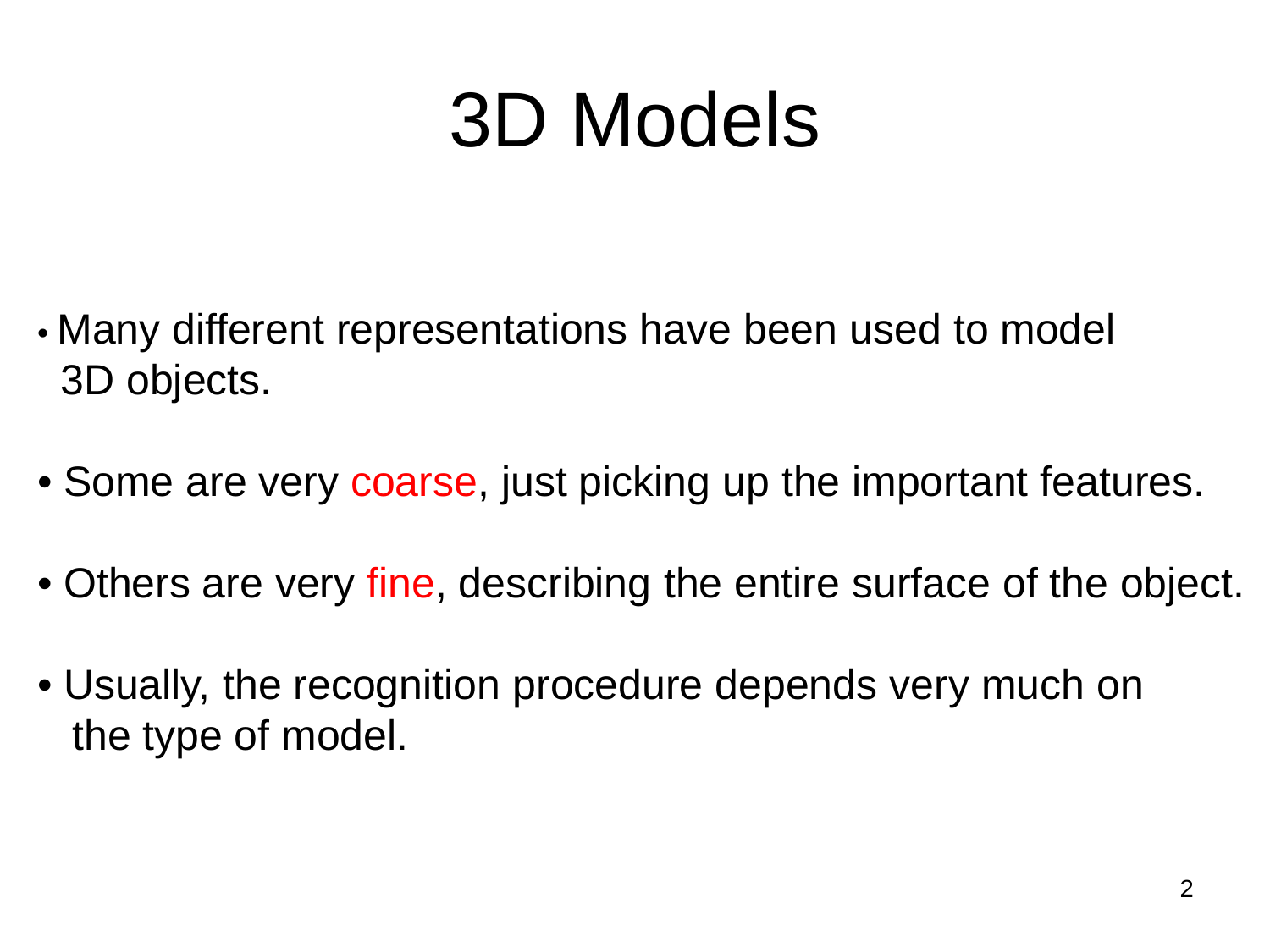#### Mesh Models

Mesh models were originally for computer graphics.

With the current availability of range data, they are now used for 3D object recognition.



What types of features can we extract from meshes for matching ?

In addition to matching, they can be used for verification.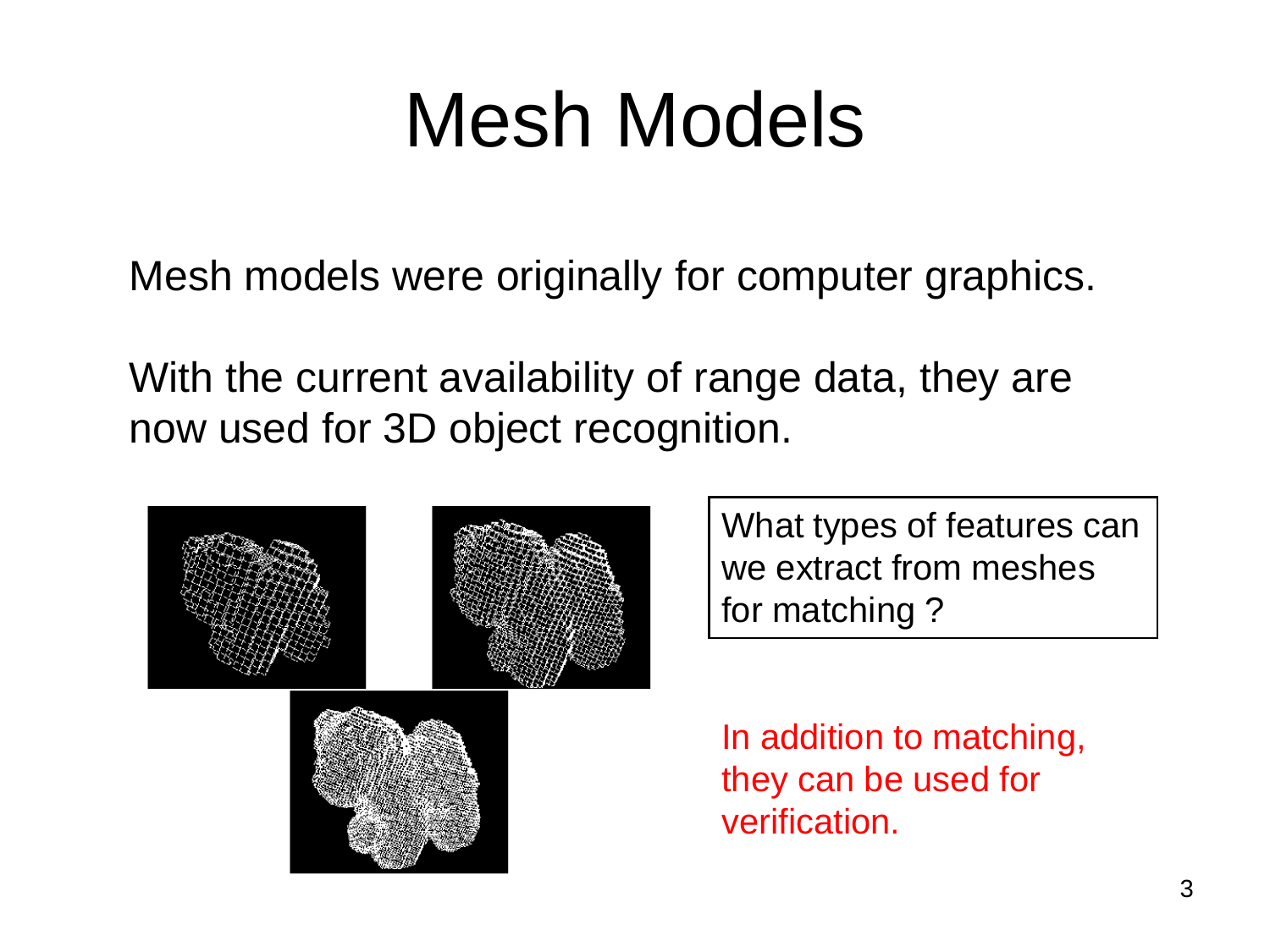#### Surface-Edge-Vertex Models

SEV models are at the opposite extreme from mesh models.

They specify the (usually linear) features that would be extracted from 2D or 3D data.

They are suitable for objects with sharp edges and corners that are easily detectable and characterize the object.

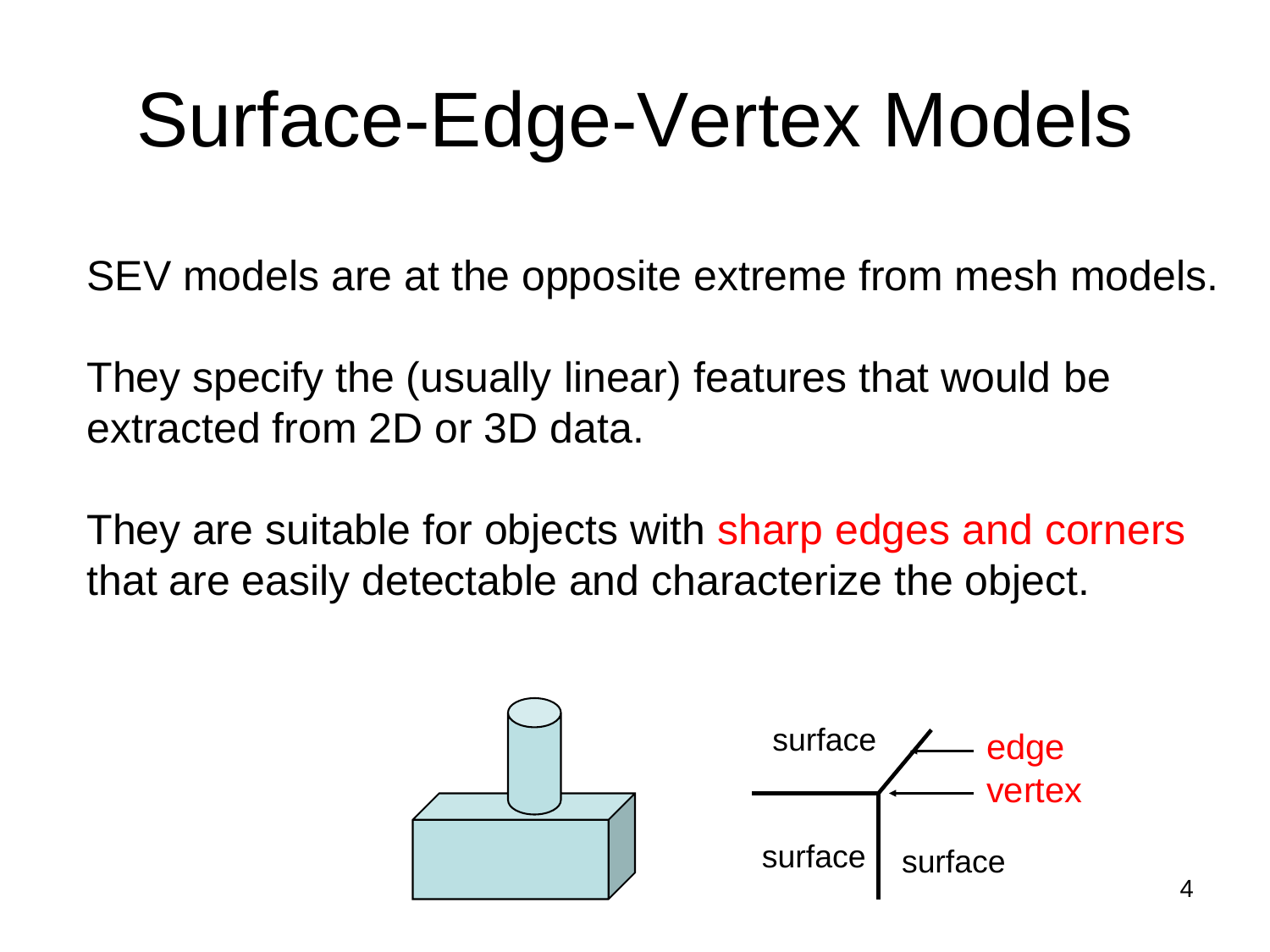#### Generalized-Cylinders

A generalized cylinder is a volumetric primitive defined by:

- a space curve axis
- a cross section function





This cylinder has

- curved axis
-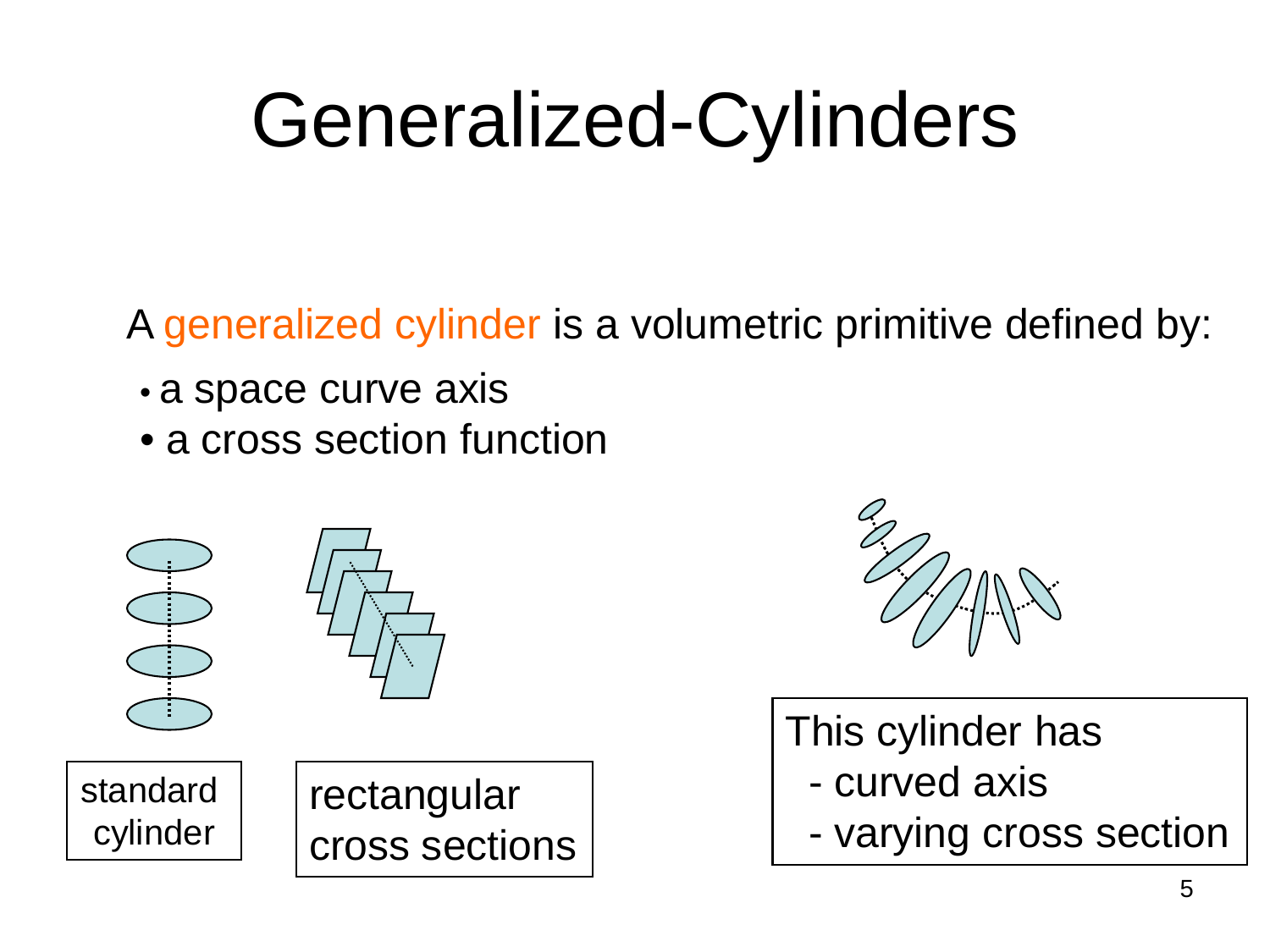## Generalized-Cylinder Models

Generalized cylinder models include:

- 1. a set of generalized cylinders
- 2. the spatial relationships among them
- 3. the global properties of the object **1**



How can we describe the attributes of the cylinders and of their connections?



6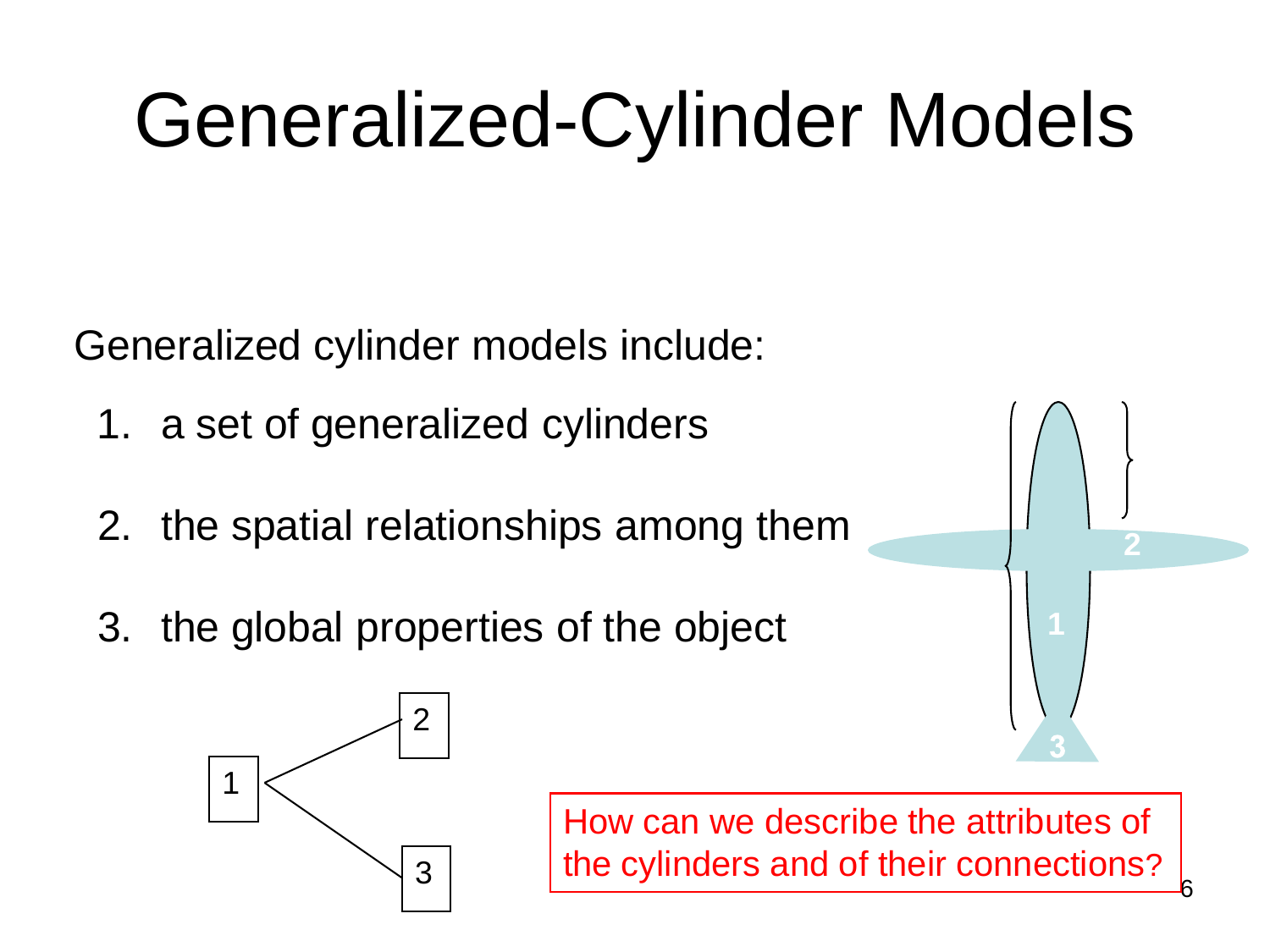# Finding GCs in Intensity Data

Generalized cylinder models have been used for several different classes of objects:

- airplanes (Brooks)
- animals (Marr and Nishihara)
- humans (Medioni)
- human anatomy (Zhenrong Qian)

#### The 2D projections of standard GCs are

- ribbons
- ellipses

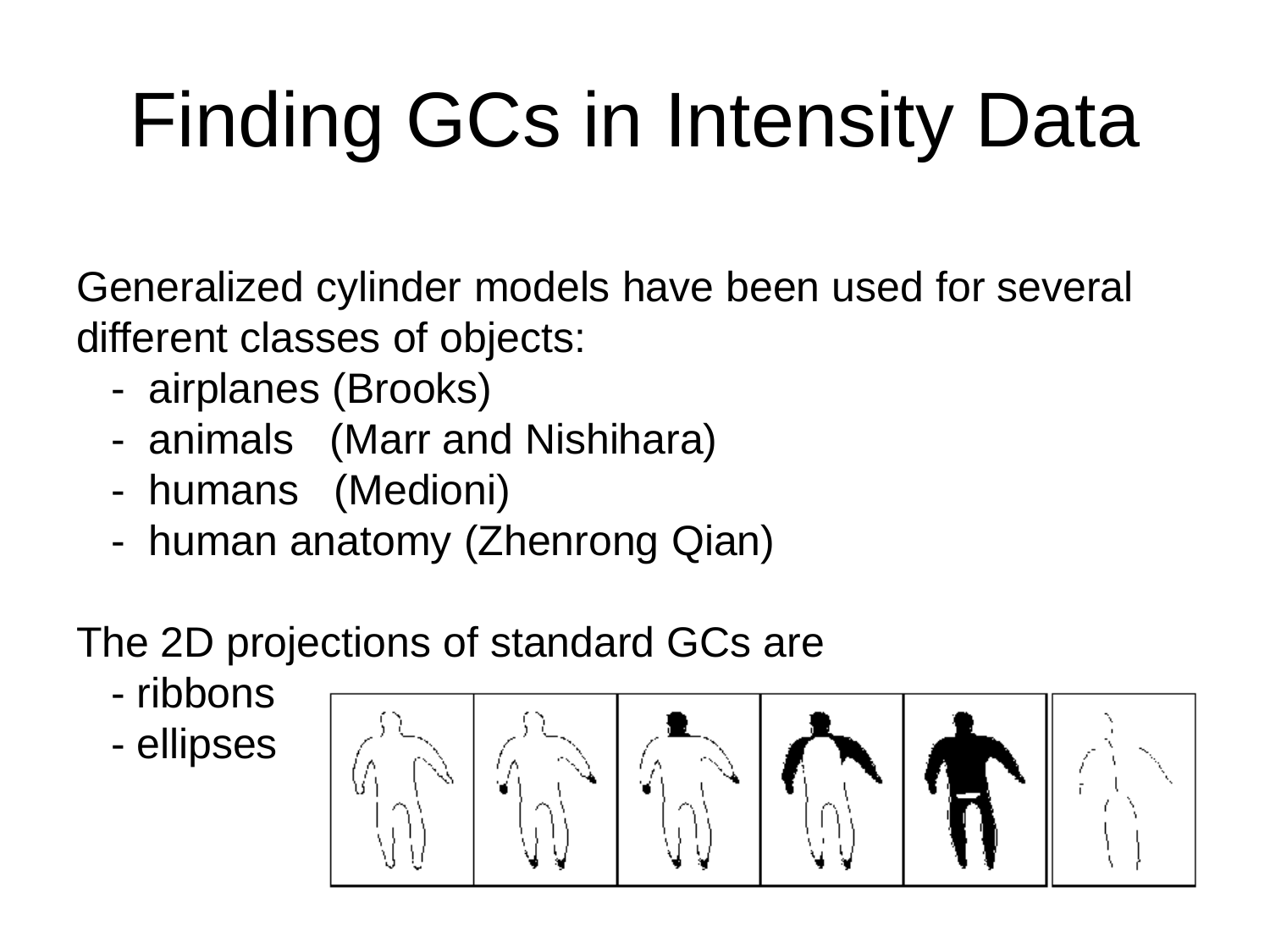#### **Octrees**

- Octrees are 8-ary tree structures that compress a voxel representation of a 3D object.
- Kari Pulli used them to represent the 3D objects during the space carving process.
- They are sometimes used for medical object representation.

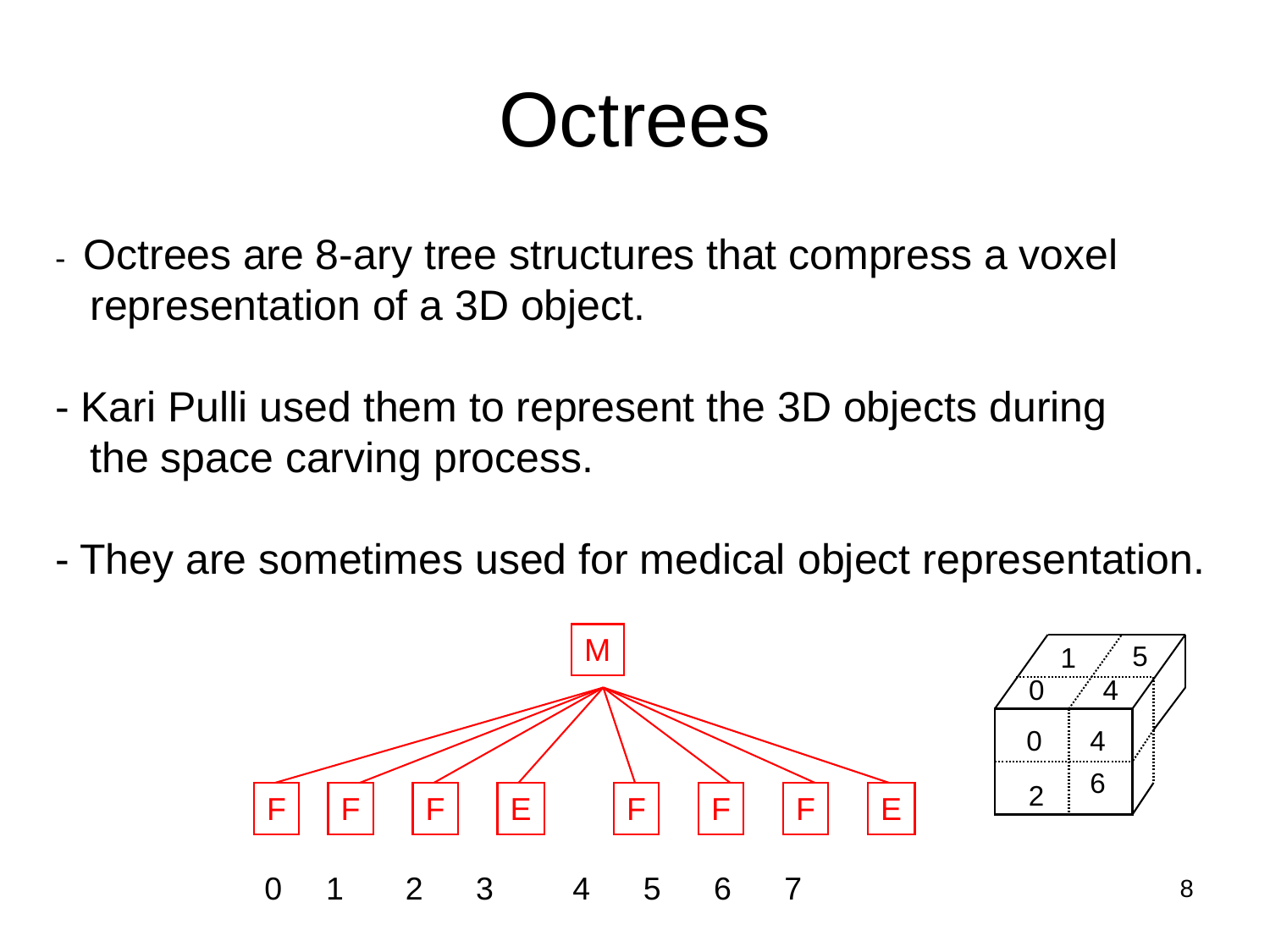#### **Superquadrics**

- Superquadrics are parameterized equations that describe solid shapes algebraically.
- They have been used for graphics and for representing some organs of the human body, ie. the heart.

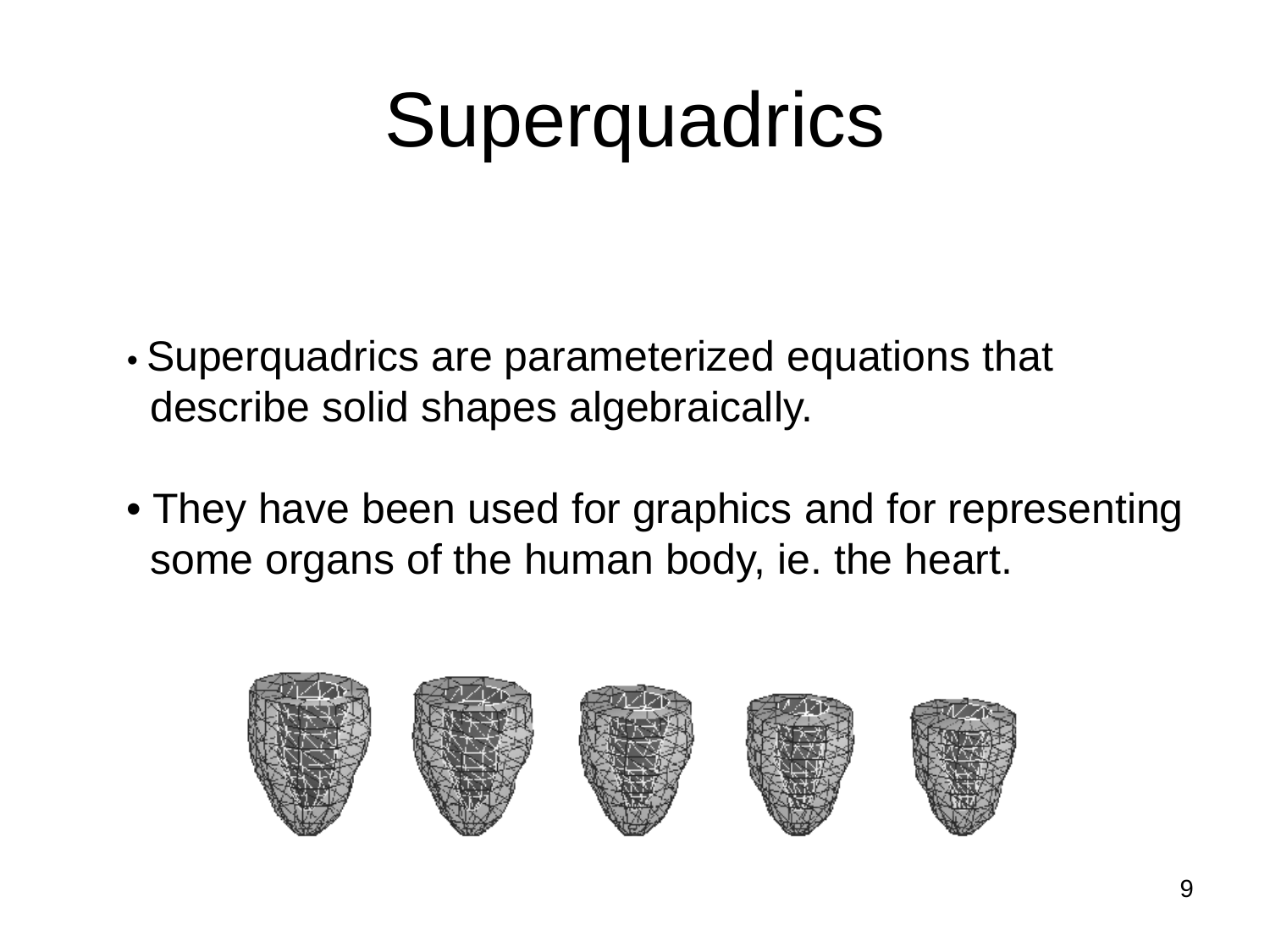#### 2D Deformable Models

A 2D deformable model or snake is a function that is fit to some real data, along its contours.



The fitting minimizes:

- internal energy of the contour (smoothness)
- image energy (fit to data)
- external energy (userdefined constraints)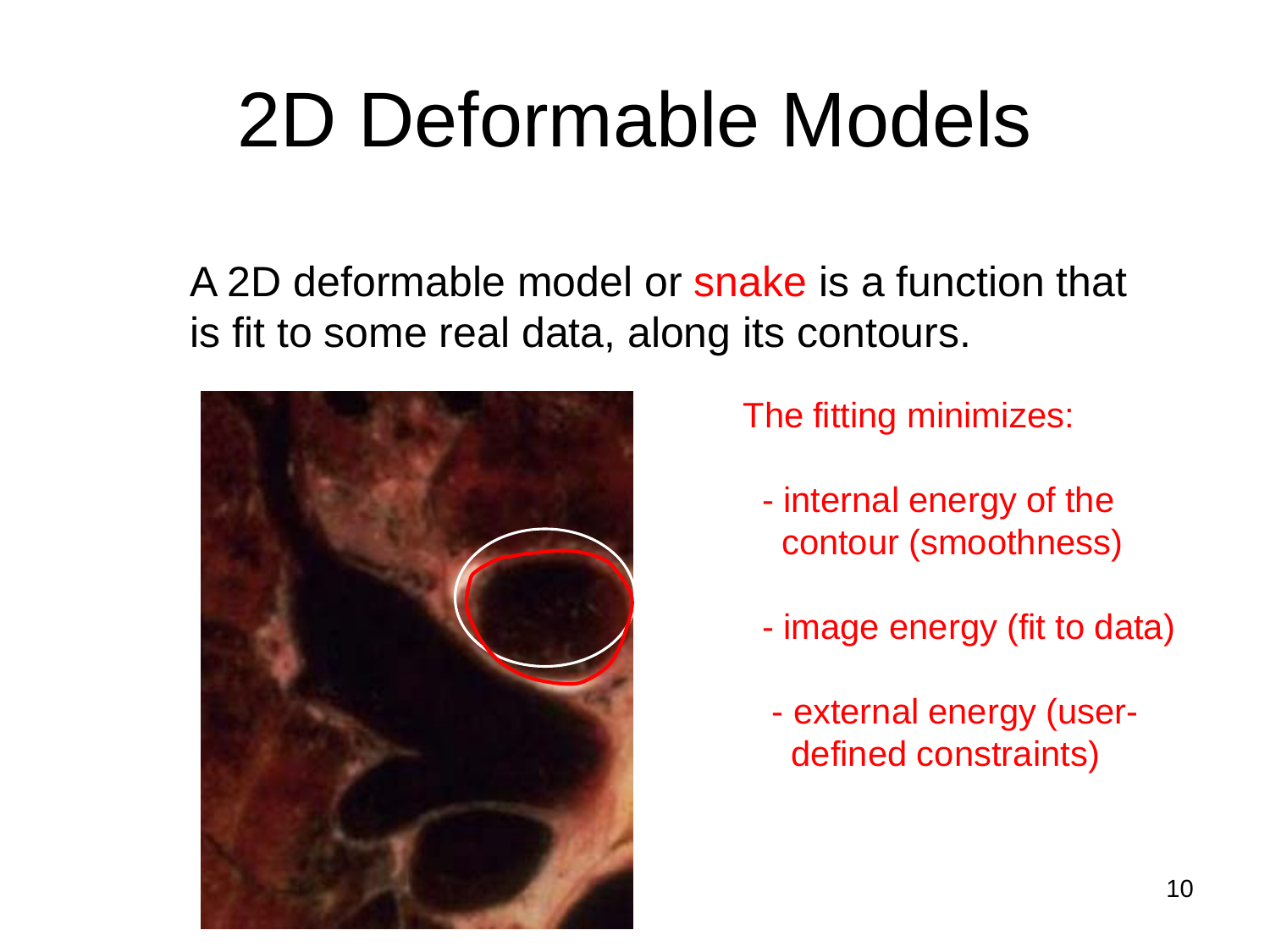#### 3D Deformable Models

In 3D, the snake concept becomes a balloon that expands to fill a point cloud of 3D data.



(c) Triangular mesh at termination.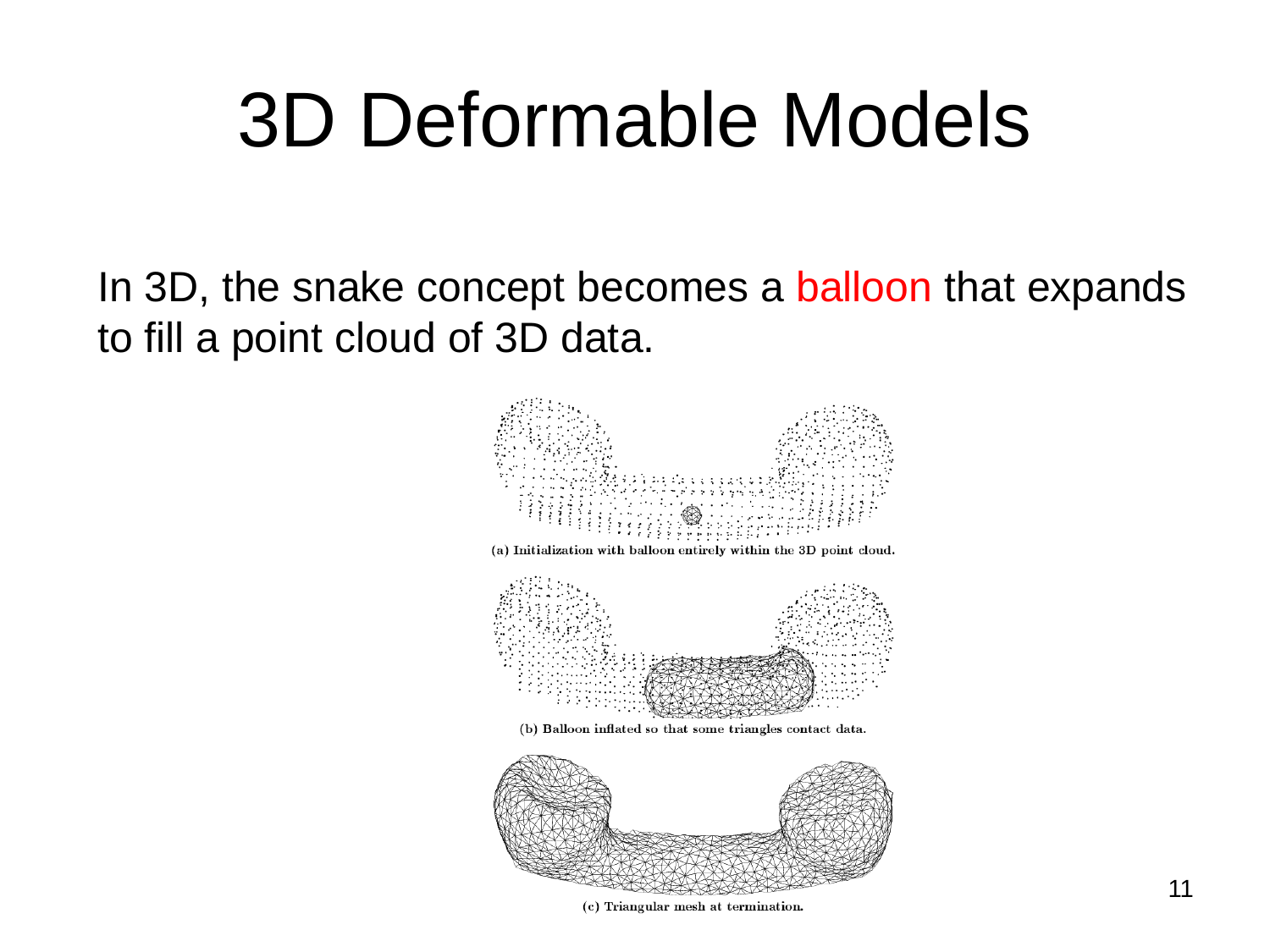## Matching Geometric Models via Alignment

Alignment is the most common paradigm for matching 3D models to either 2D or 3D data. The steps are:

- 1. **hypothesize a correspondence** between a set of model points and a set of data points
- 2. From the correspondence **compute a transformation** from model to data
- 3. **Apply the transformation** to the model features to produce transformed features
- 4. **Compare** the transformed model features to the image features to verify or disprove the hypothesis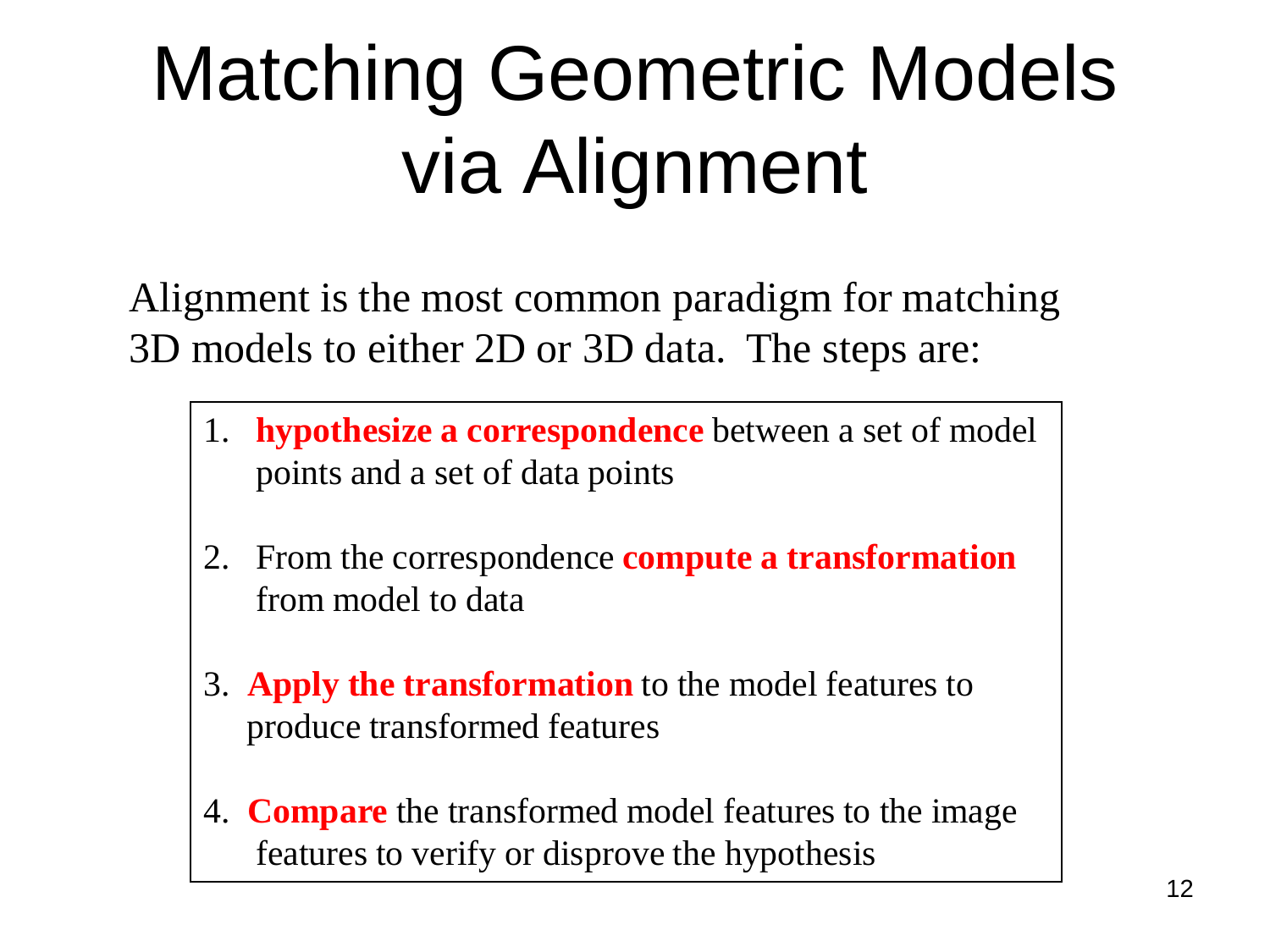### 2D-3D Alignment

- single 2D images of the objects
- 3D object models
	- full 3D models, such as GC or SEV
	- view class models representing characteristic views of the objects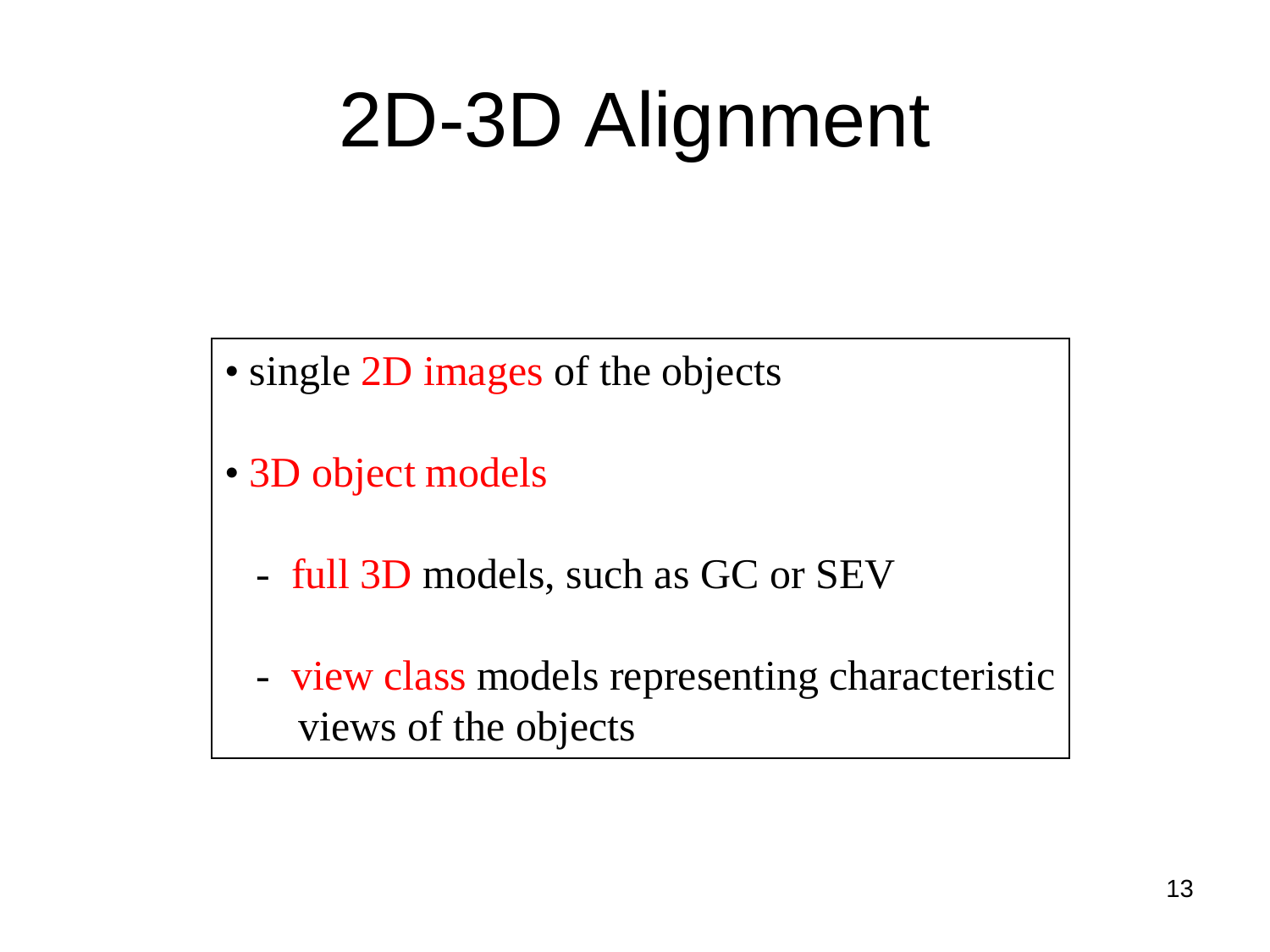#### View Classes and Viewing Sphere

- The space of view points can be partitioned into a finite set of characteristic views.
- Each view class represents a set of view points that have something in common, such as:



- 1. same surfaces are visible
- 2. same line segments are visible
- 3. relational distance between pairs of them is small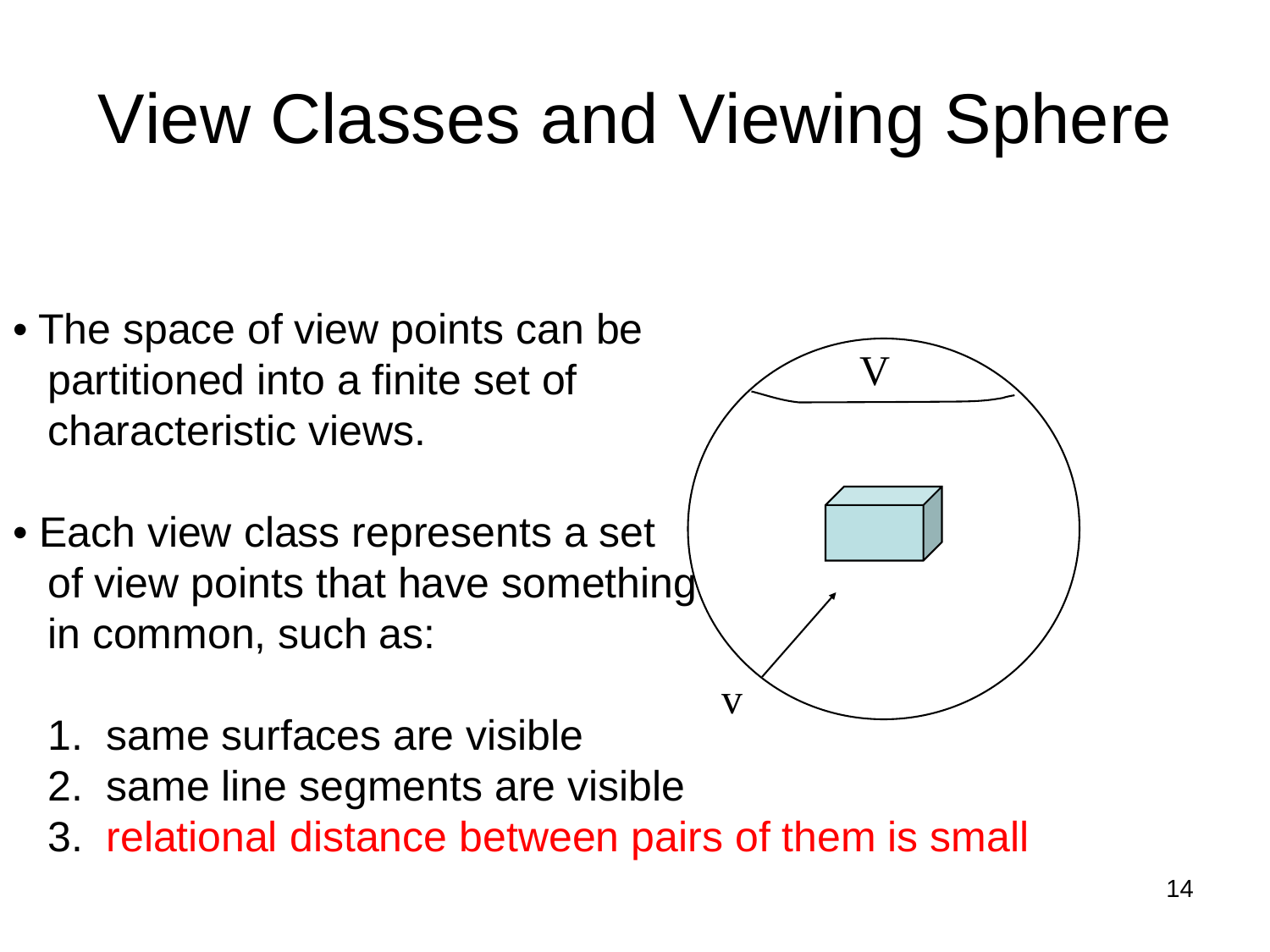#### 3 View Classes of a Cube

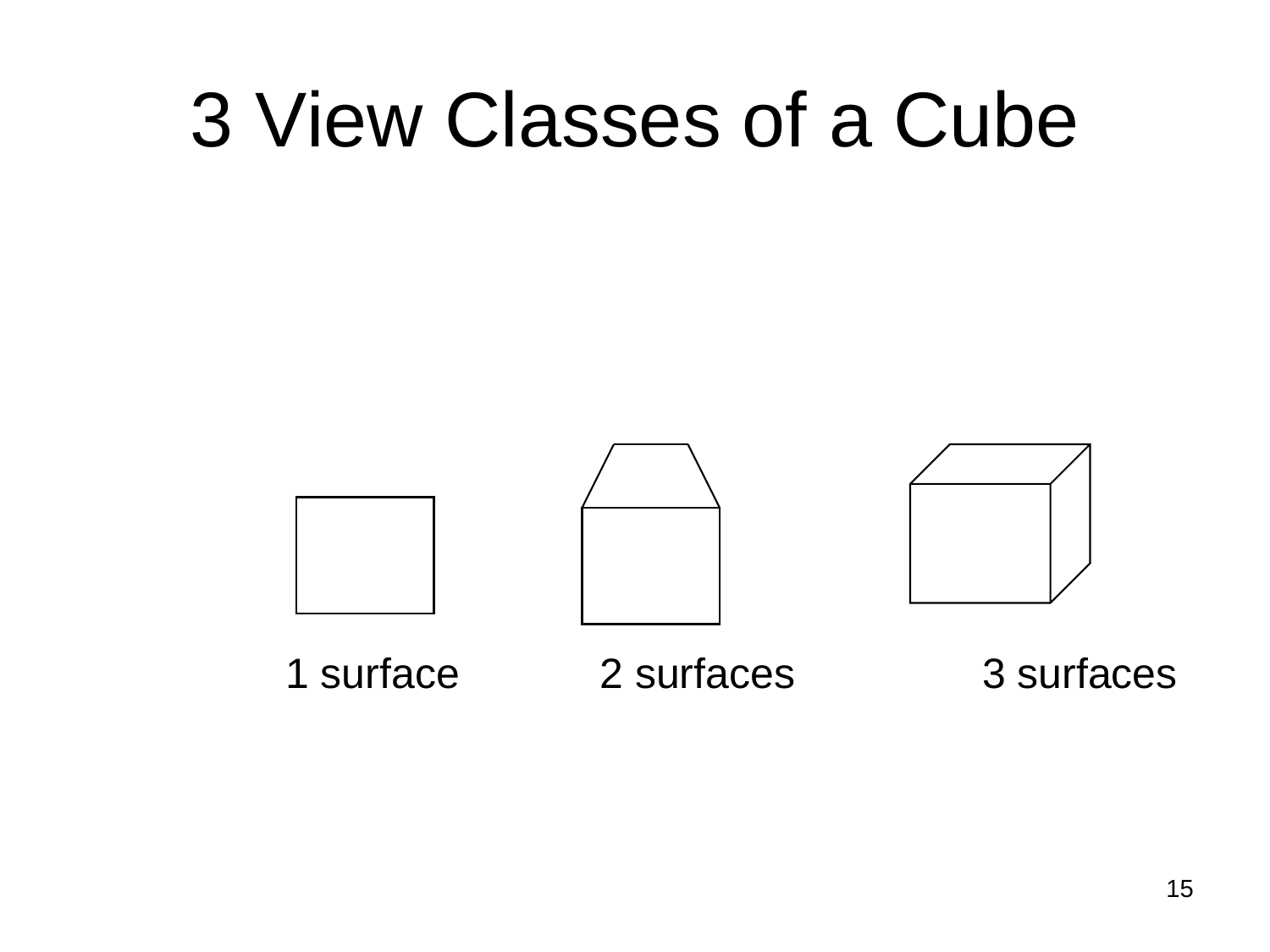## TRIBORS: view class matching of polyhedral objects



- Each object had 4-5 view classes (hand selected)\*
- The representation of a view class for matching included:
	- triplets of line segments visible in that class
	- the probability of detectability of each triplet determined by graphics simulation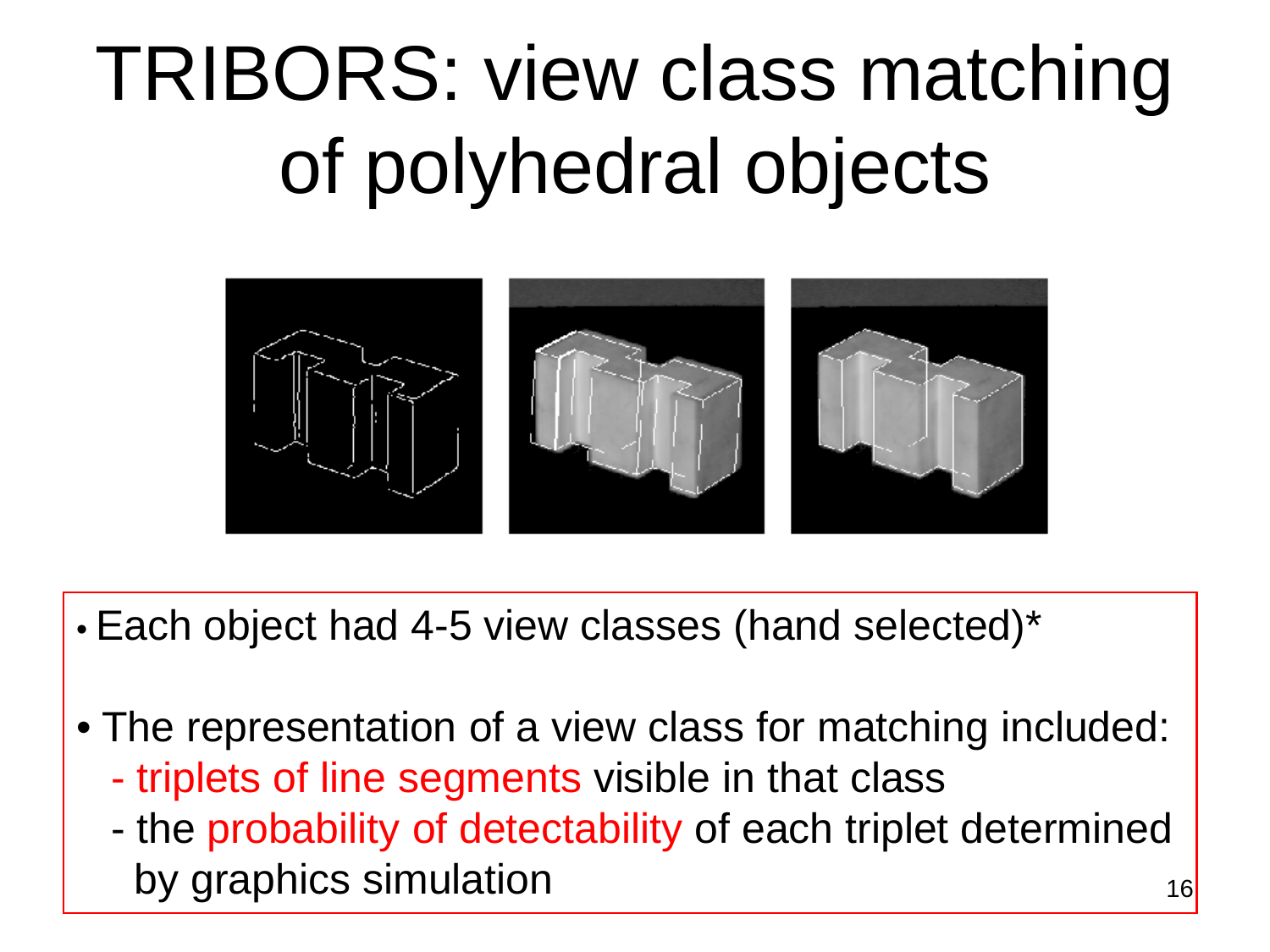## RIO: Relational Indexing for Object Recognition

- RIO worked with industrial parts that could have
	- planar surfaces
	- cylindrical surfaces
	- threads

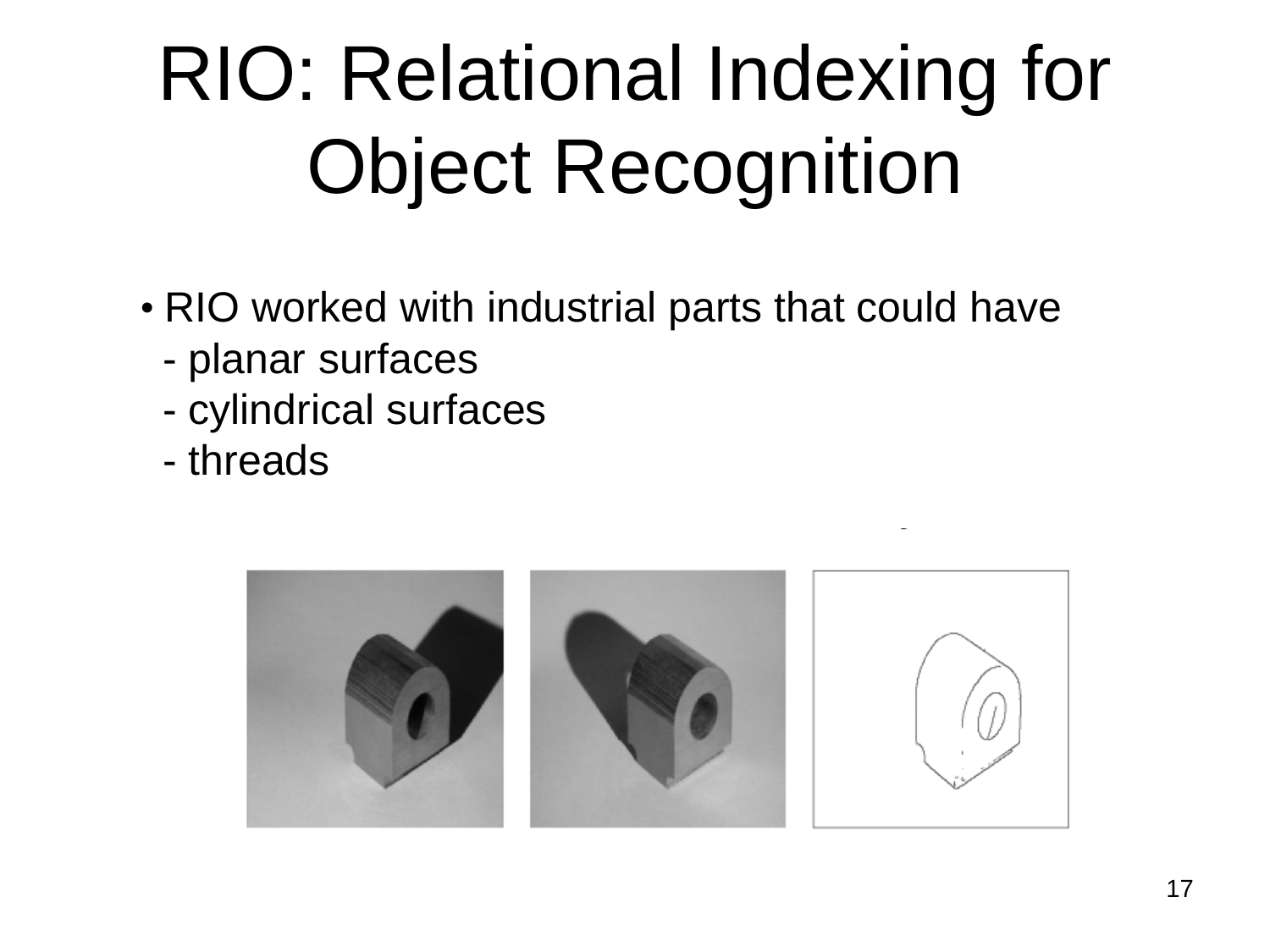## Object Representation in RIO

- 3D objects are represented by a 3D mesh and set of 2D view classes.
- Each view class is represented by an attributed graph whose nodes are features and whose attributed edges are relationships.
- For purposes of indexing, attributed graphs are stored as sets of 2-graphs, graphs with 2 nodes and 2 relationships.

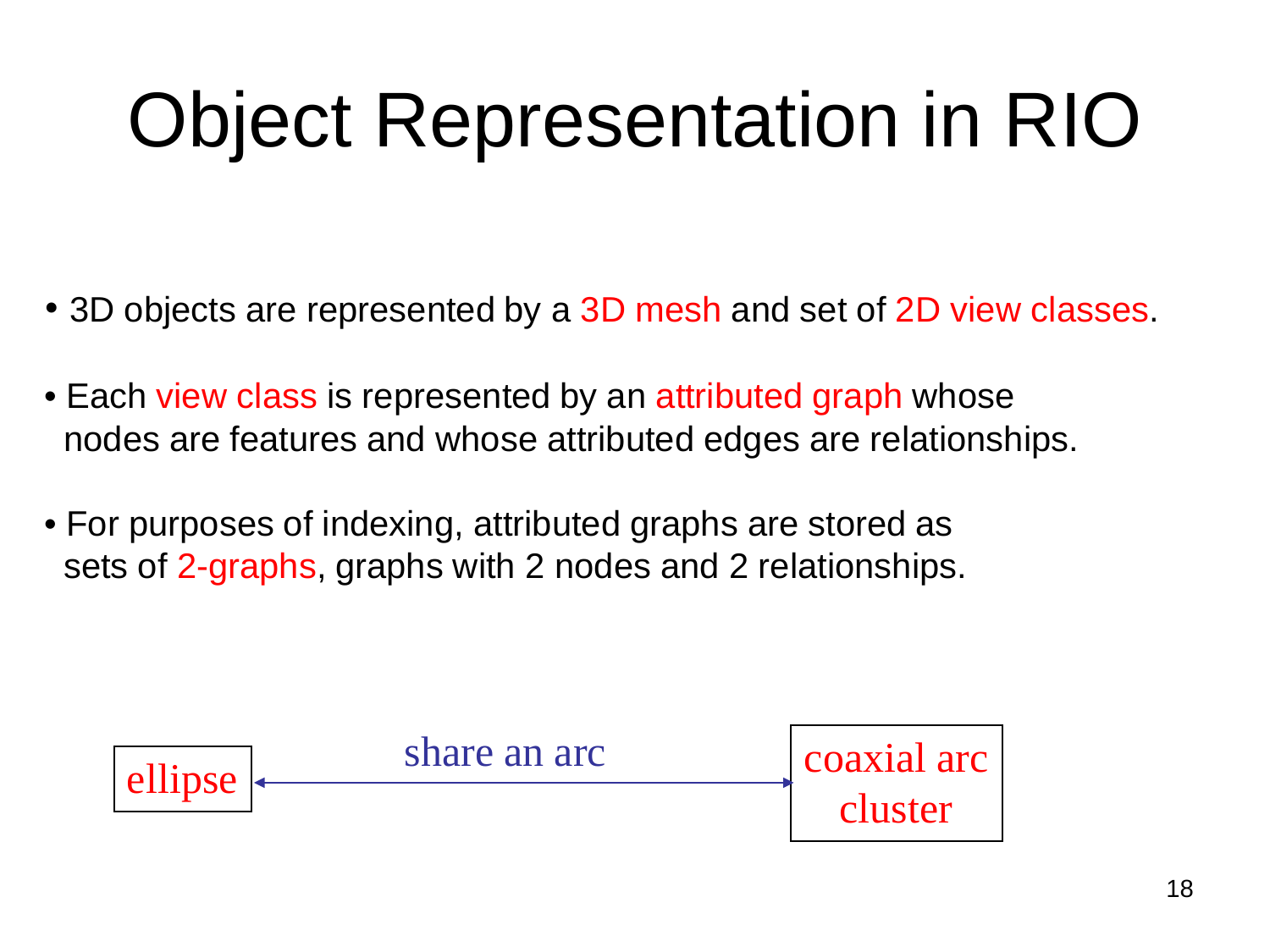#### RIO Features

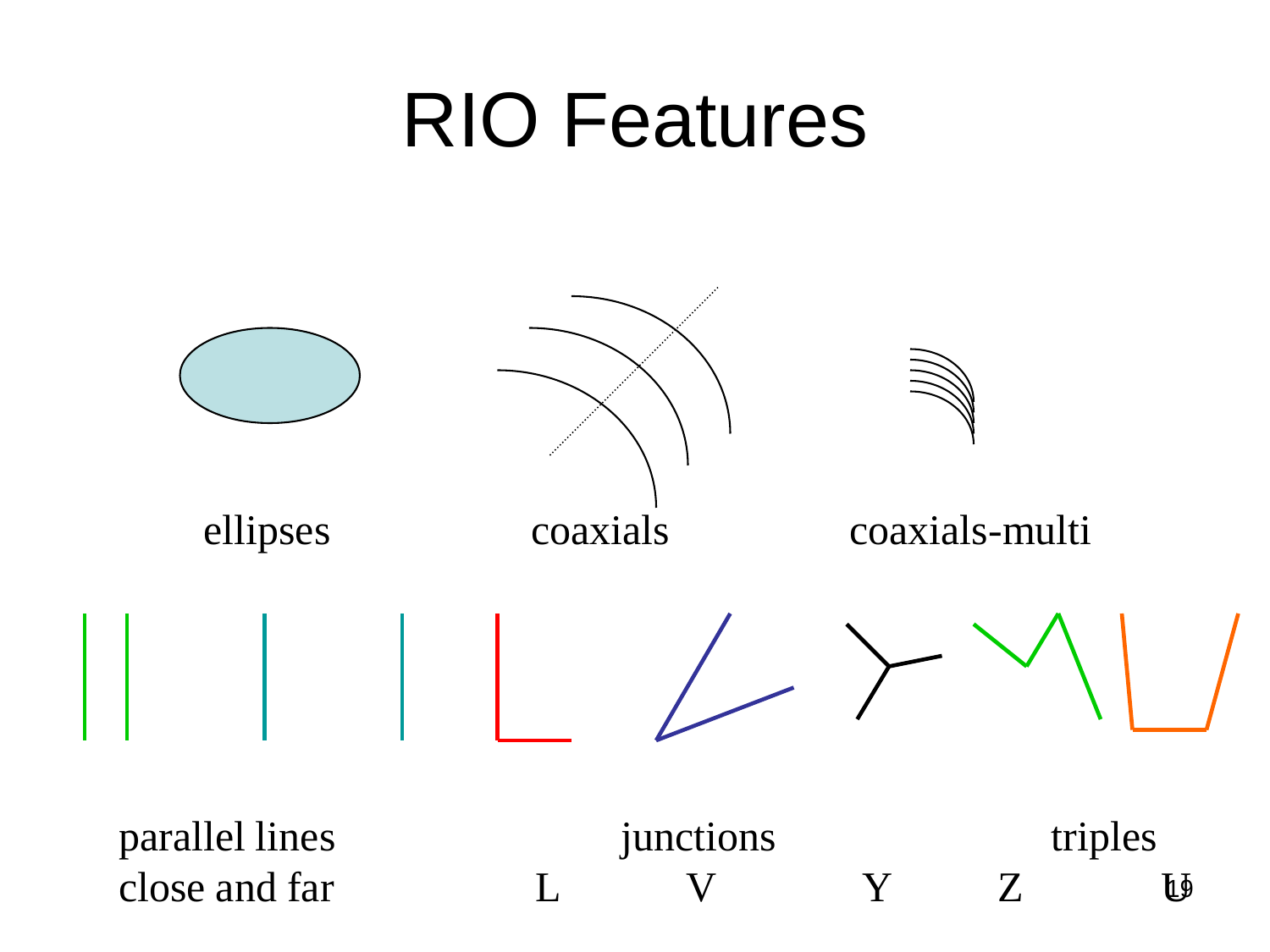## RIO Relationships

- share one arc
- share one line
- share two lines
- coaxial
- close at extremal points
- bounding box encloses / enclosed by



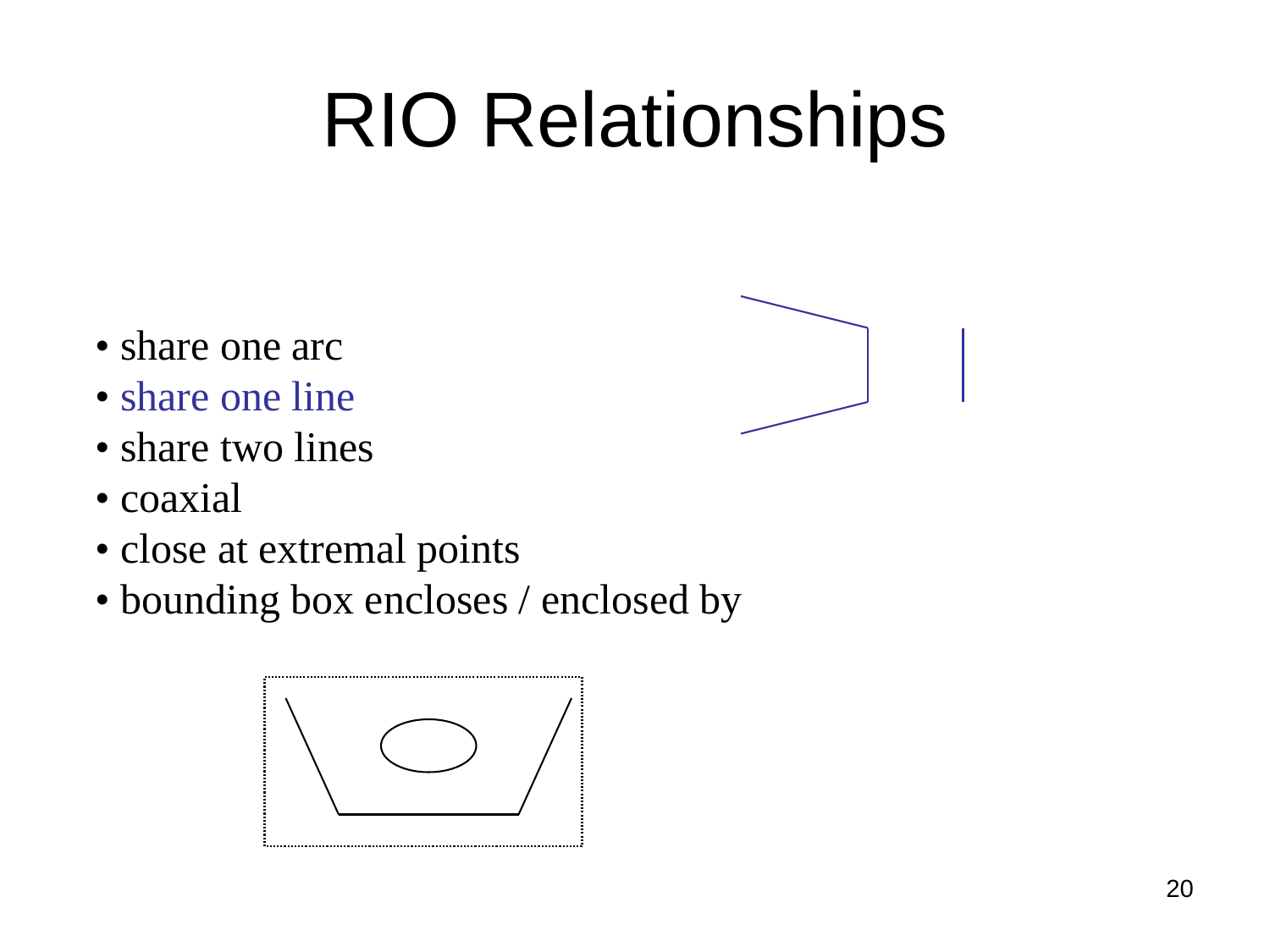#### Hexnut Object

#### **MODEL-VIEW**



**RELATIONS:** a: encloses b: coaxial

What other features and relationships can you find?

**FEATURES:** 1: coaxials-multi 2: ellipse

3: parallel lines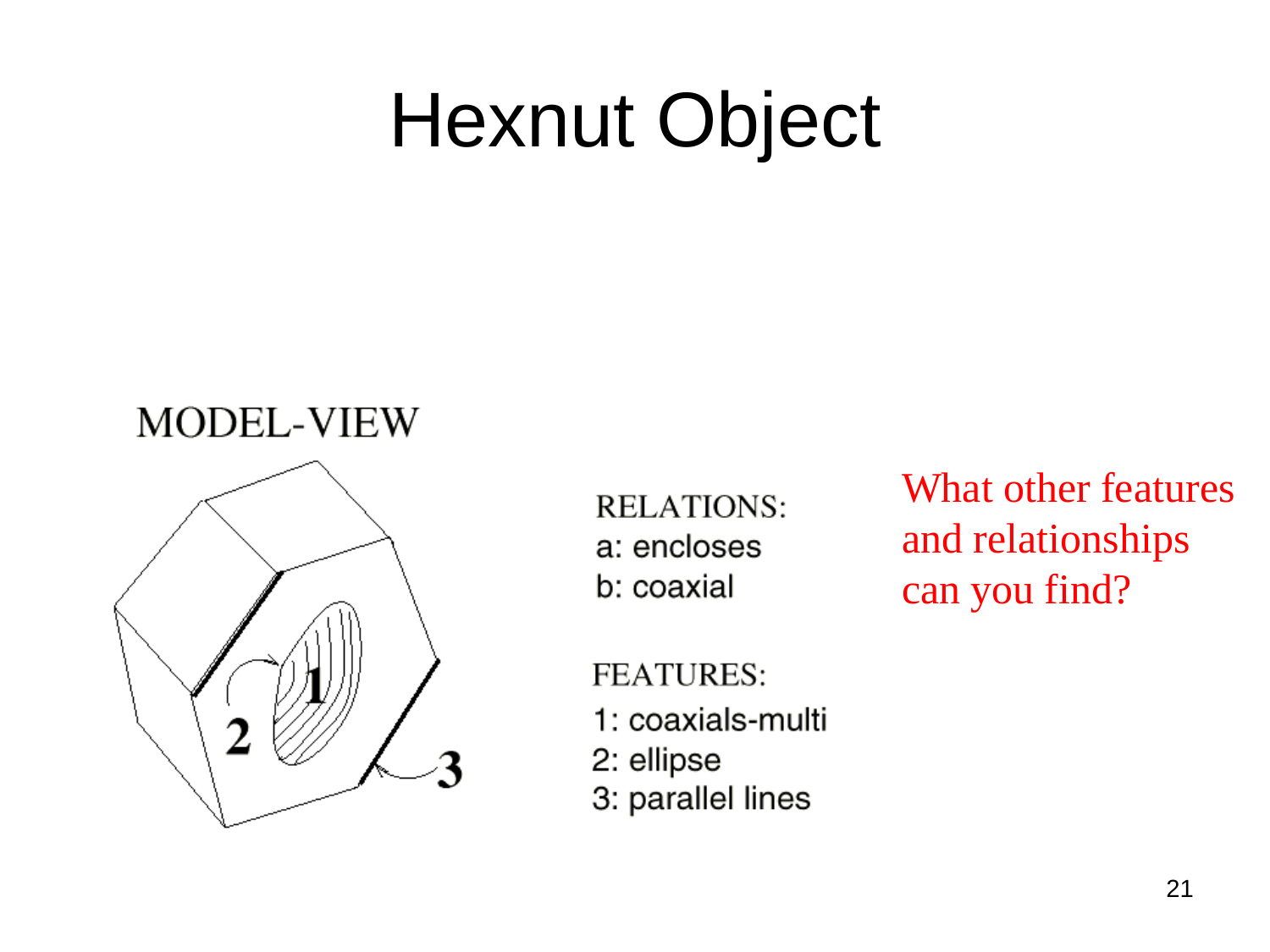

## Graph and 2-Graph Representations



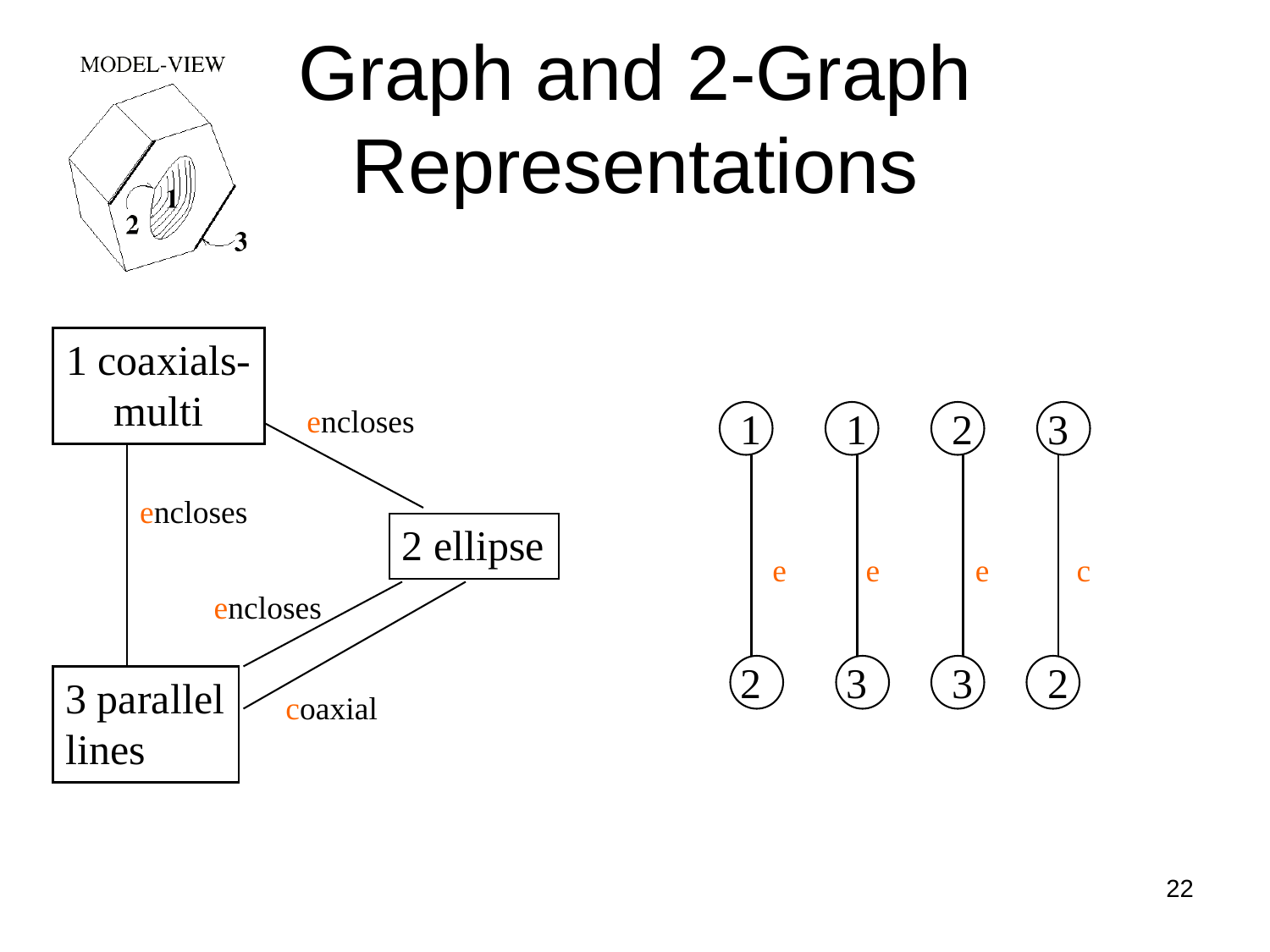#### Relational Indexing for Recognition

Preprocessing (off-line) Phase

for each model view  $M<sub>i</sub>$  in the database

- encode each 2-graph of  $M<sub>i</sub>$  to produce an index
- store  $M_i$  and associated information in the indexed bin of a hash table H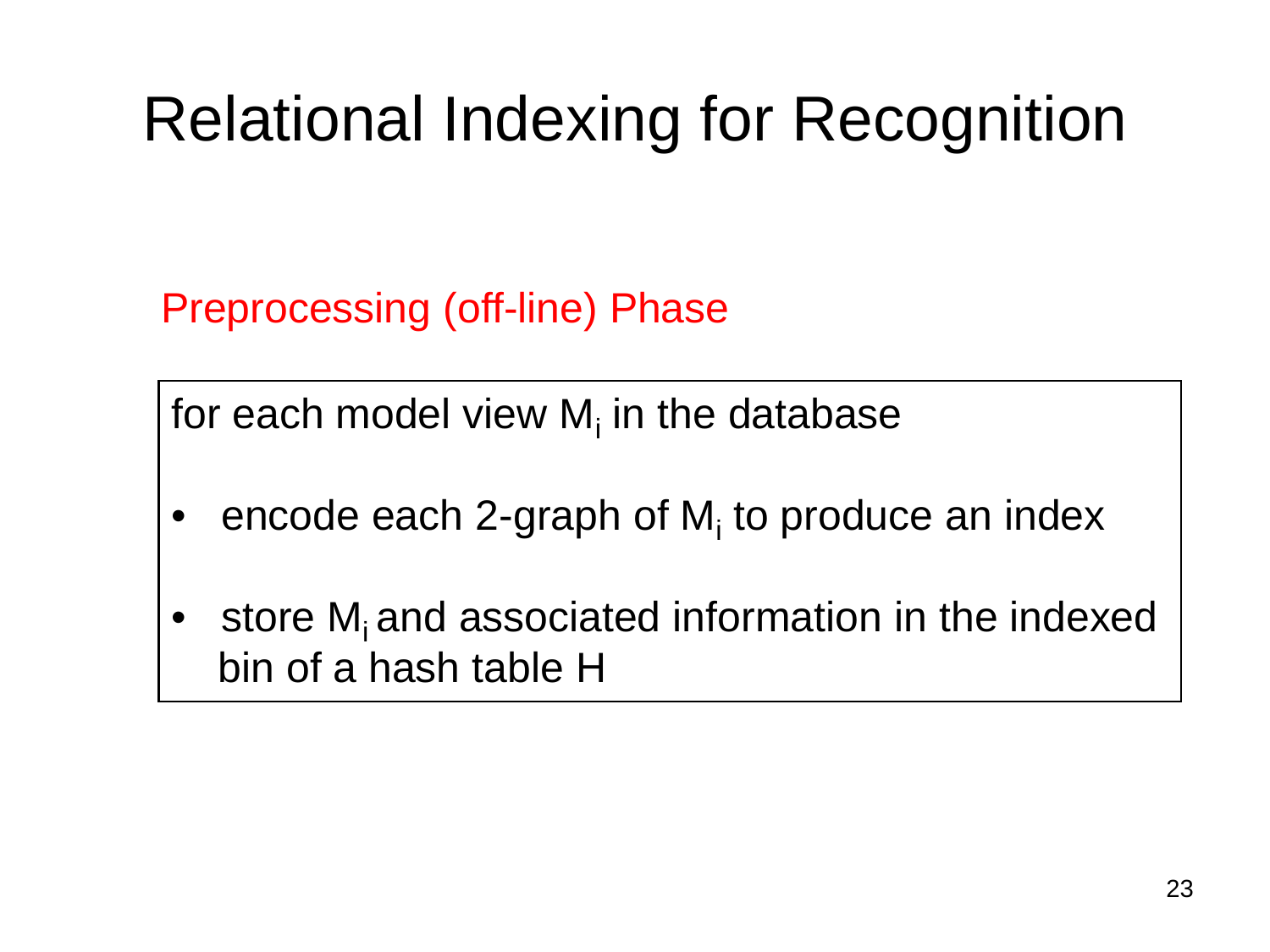## Matching (on-line) phase

- 1. Construct a relational (2-graph) description D for the scene
- 2. For each 2-graph G of D
	- encode it, producing an index to access the hash table H
	- cast a vote for each  $M_i$  in the associated bin
- 3. Select the M<sub>i</sub>s with high votes as possible hypotheses
- 4. Verify or disprove via alignment, using the 3D meshes  $_{\rm 24}$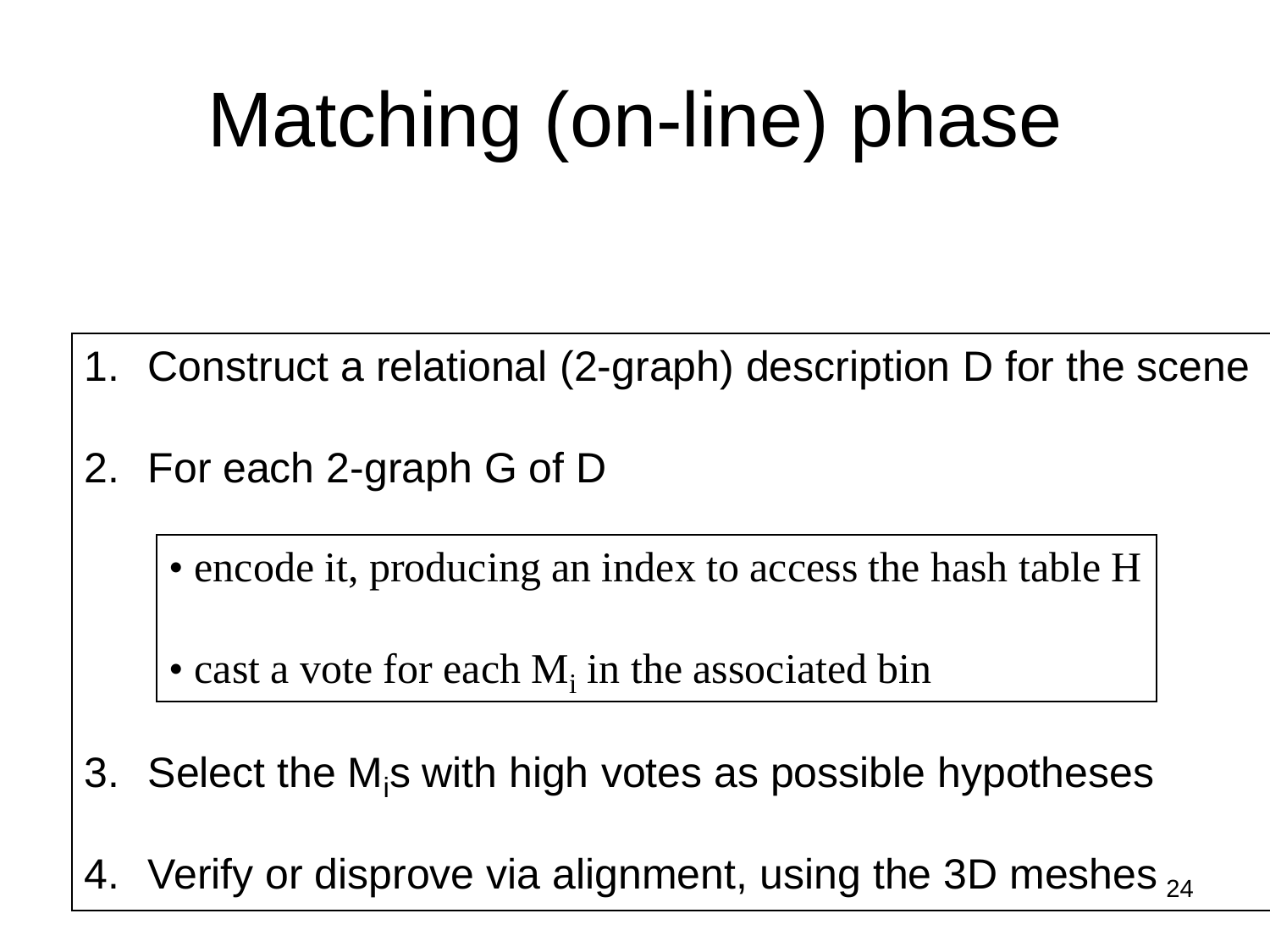## The Voting Process

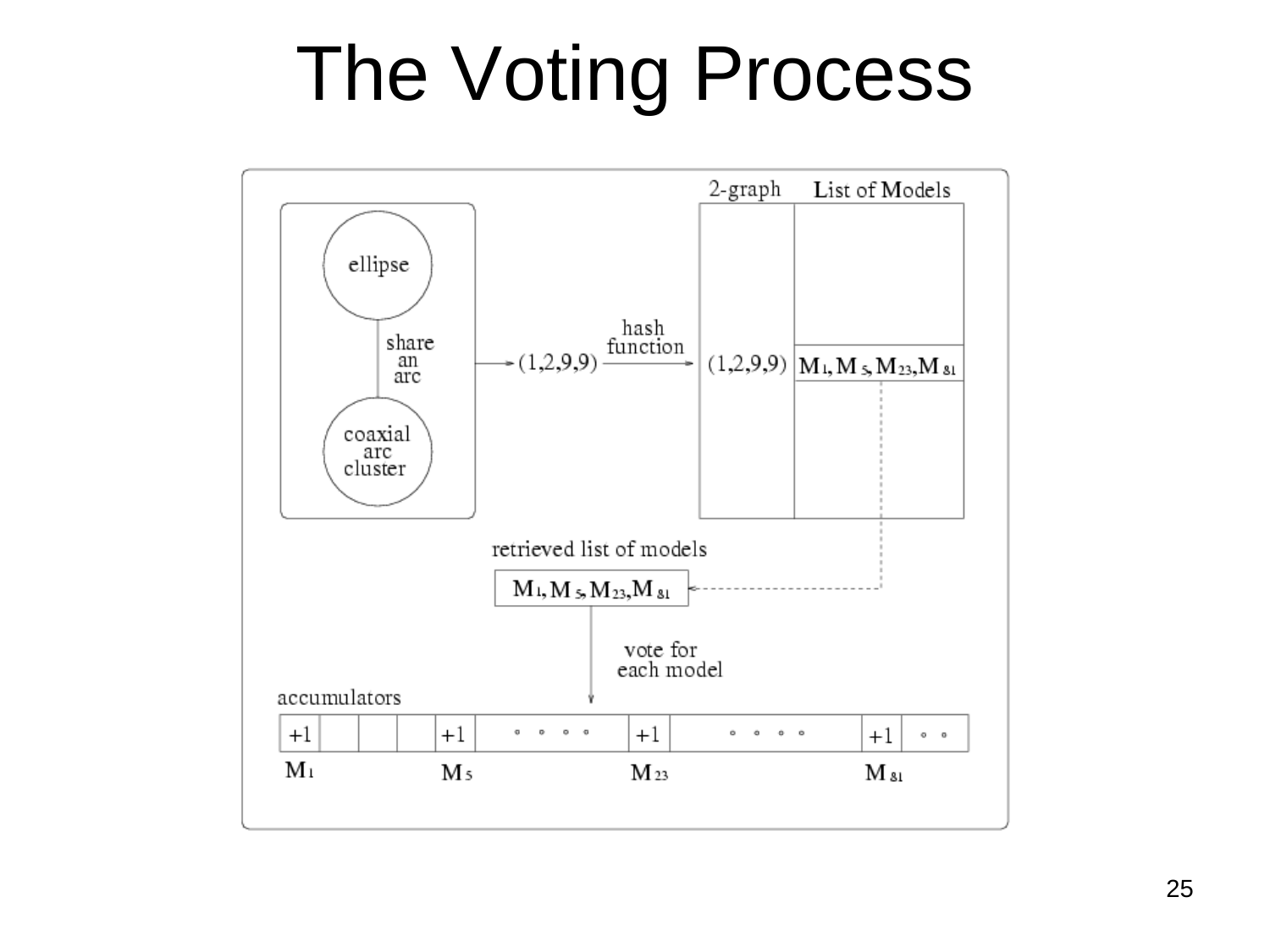#### Verification

- 1. The matched features of the hypothesized object are used to determine its **pose**. Pose is computed from correspondences between 2D and 3D points, lines, and circles.
- 2. The **3D mesh** of the object is used to project all its features onto the image using perspective projection and hidden feature removal.
- 3. A **verification procedure** checks how well the object features line up with edges on the image, using a Hausdorf distance between expected and existing edges.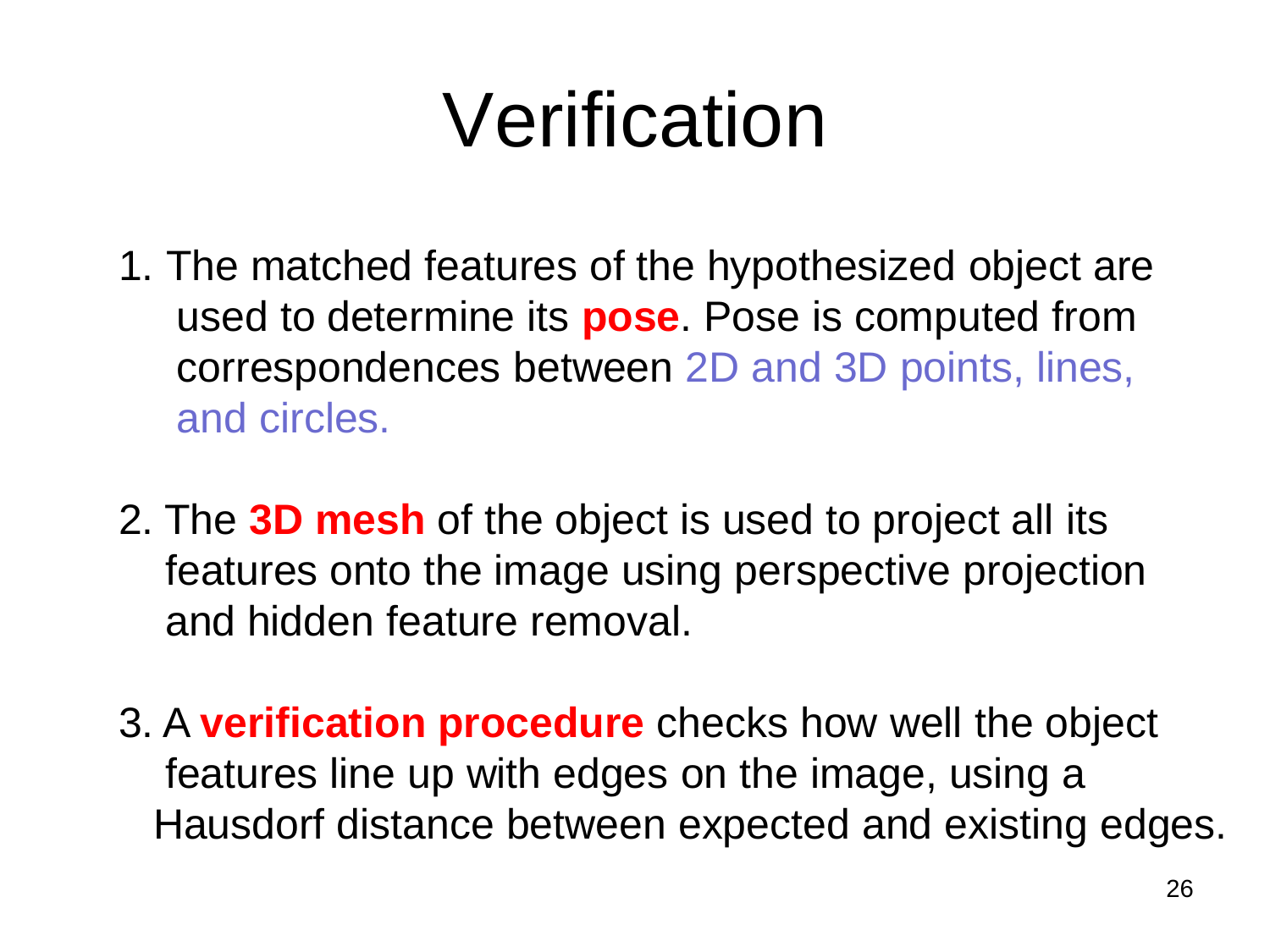#### Feature Extraction



(a) Original left image



(b) Original right image



(c) Combined edge image



(e) Circular arc features detected



(d) Linear features detected

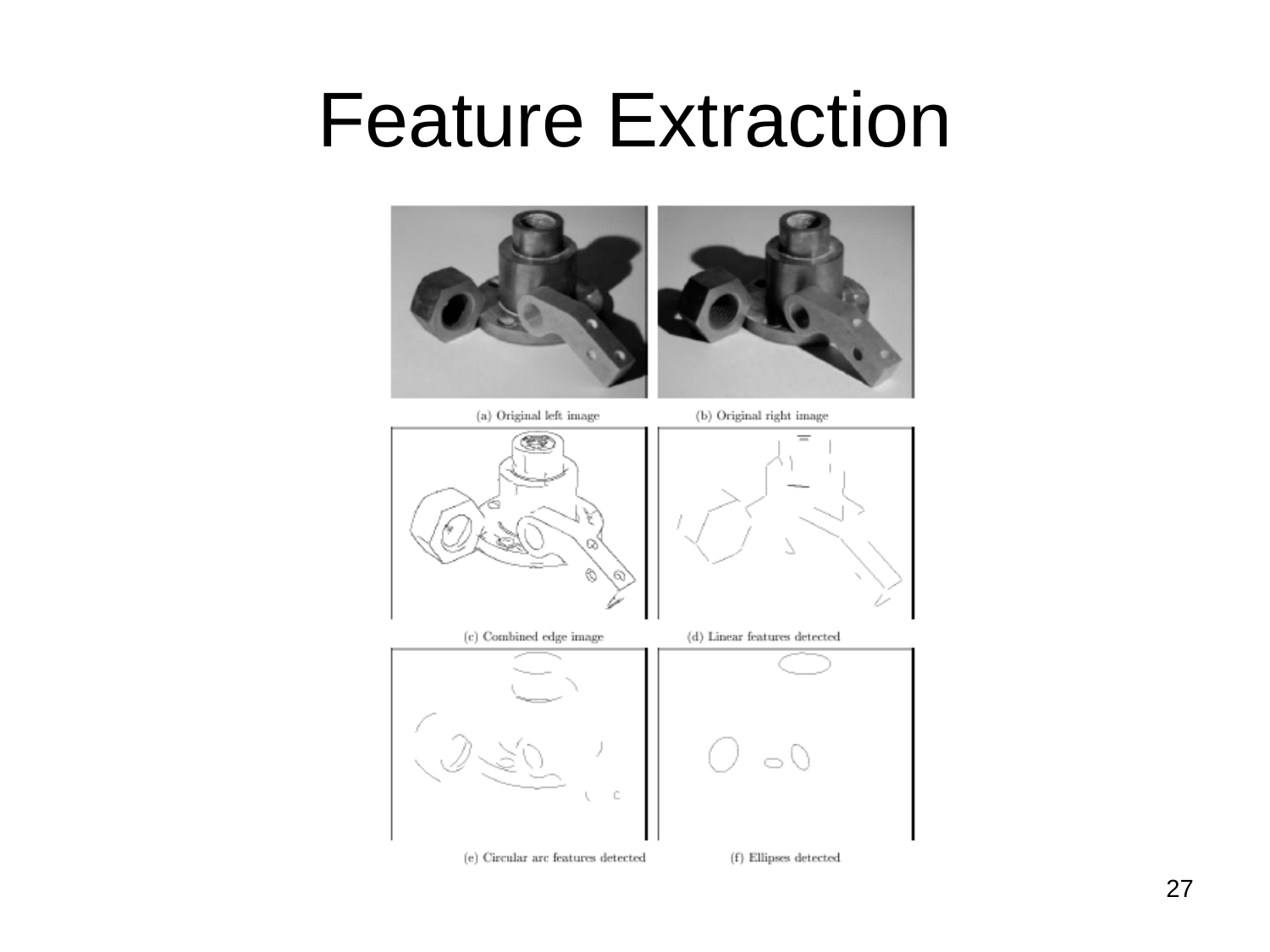#### Some Test Scenes



 $(a)$  Image 1 (left)

(b) Image 2 (right)

 $(c)$  Image 3 (left)



 $(d)$  Image  $4$  (left)

(e) Image  $5$  (left)



 $(f)$  Image  $6$  (right)





(h) Image 8 (right)

(i) Image 9 (right)

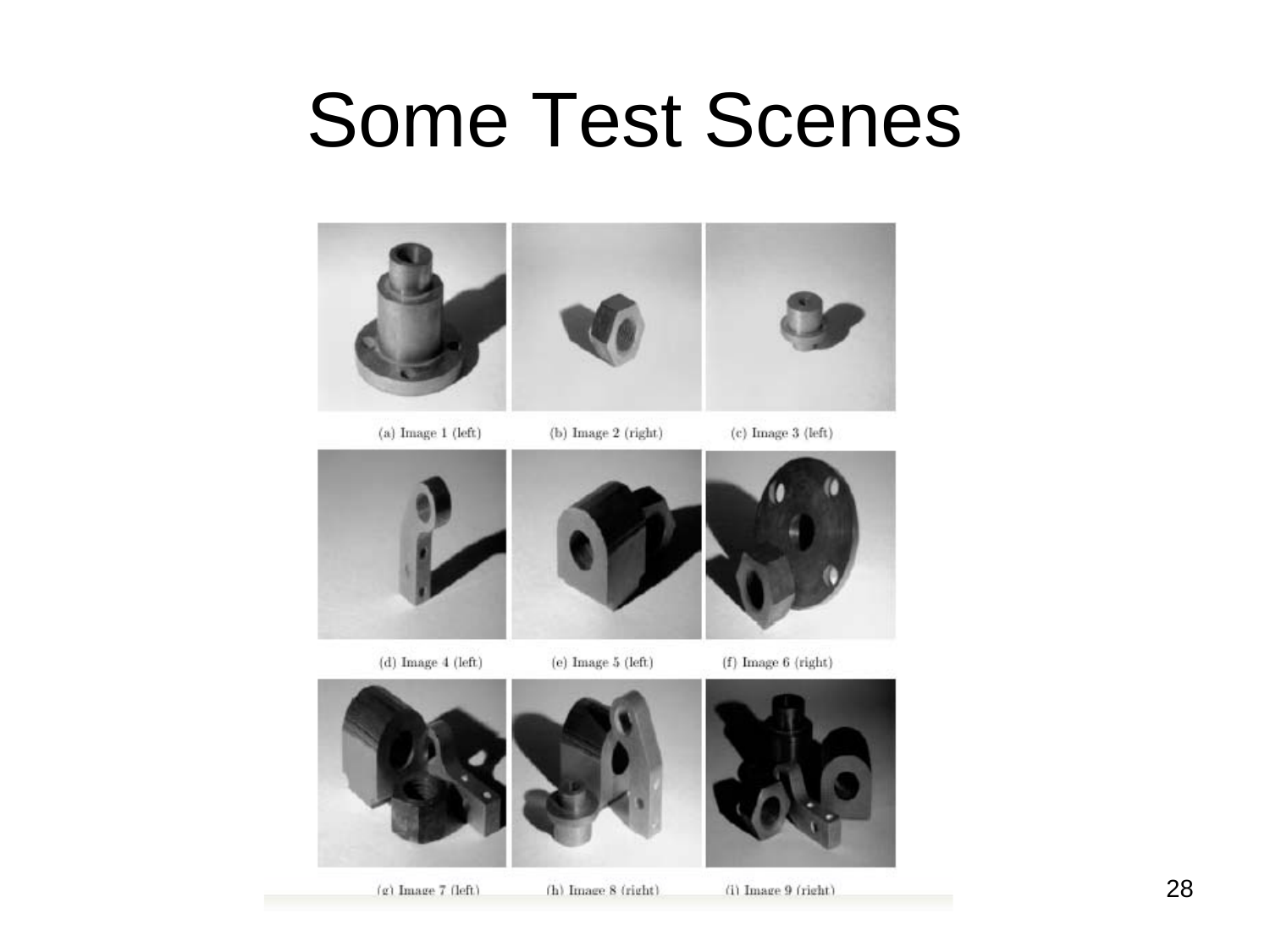#### Sample Alignments 3D to 2D Perspective Projection



 $(a)$ 



 $(b)$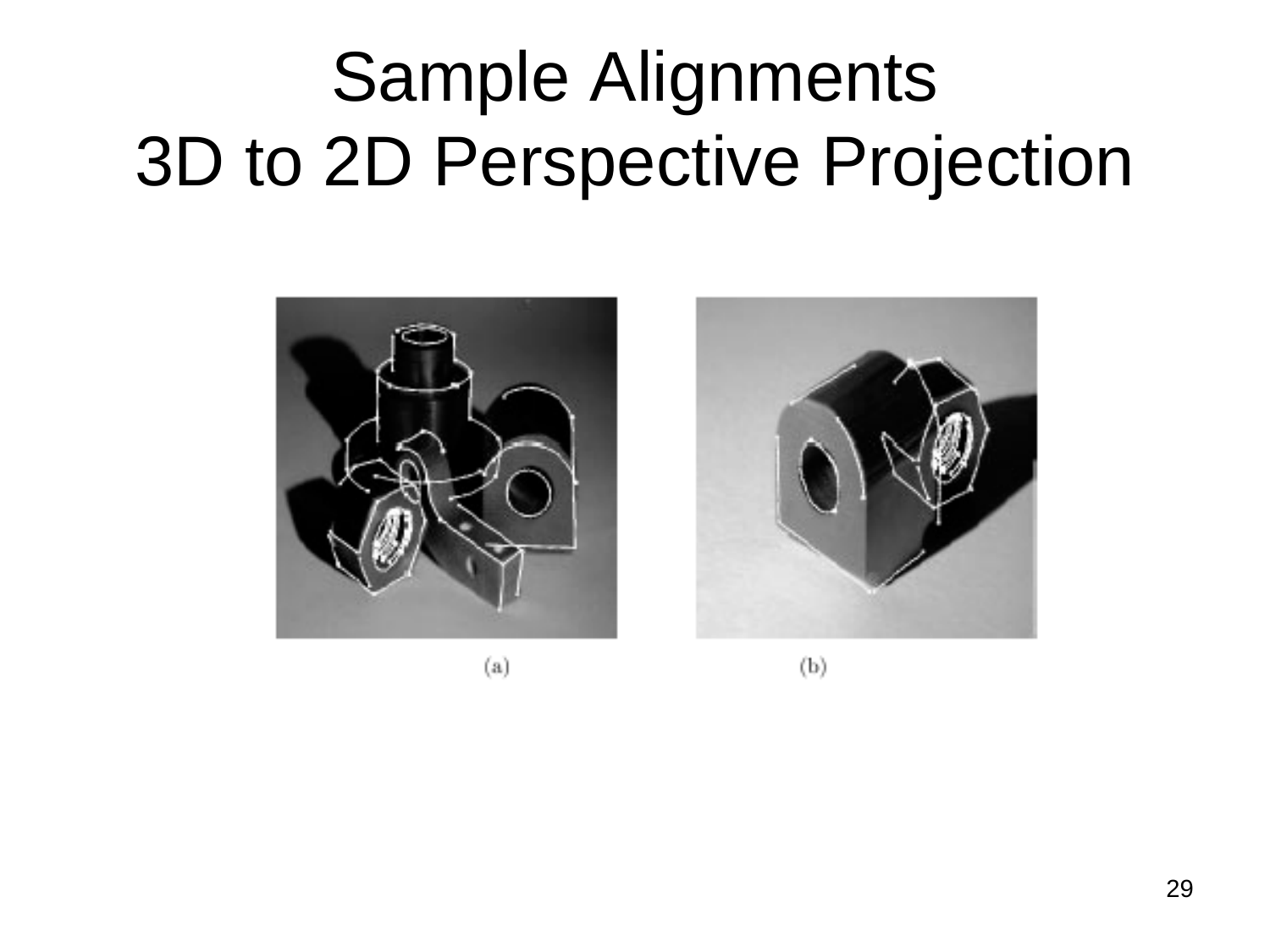#### RIO Verifications

incorrect hypothesis







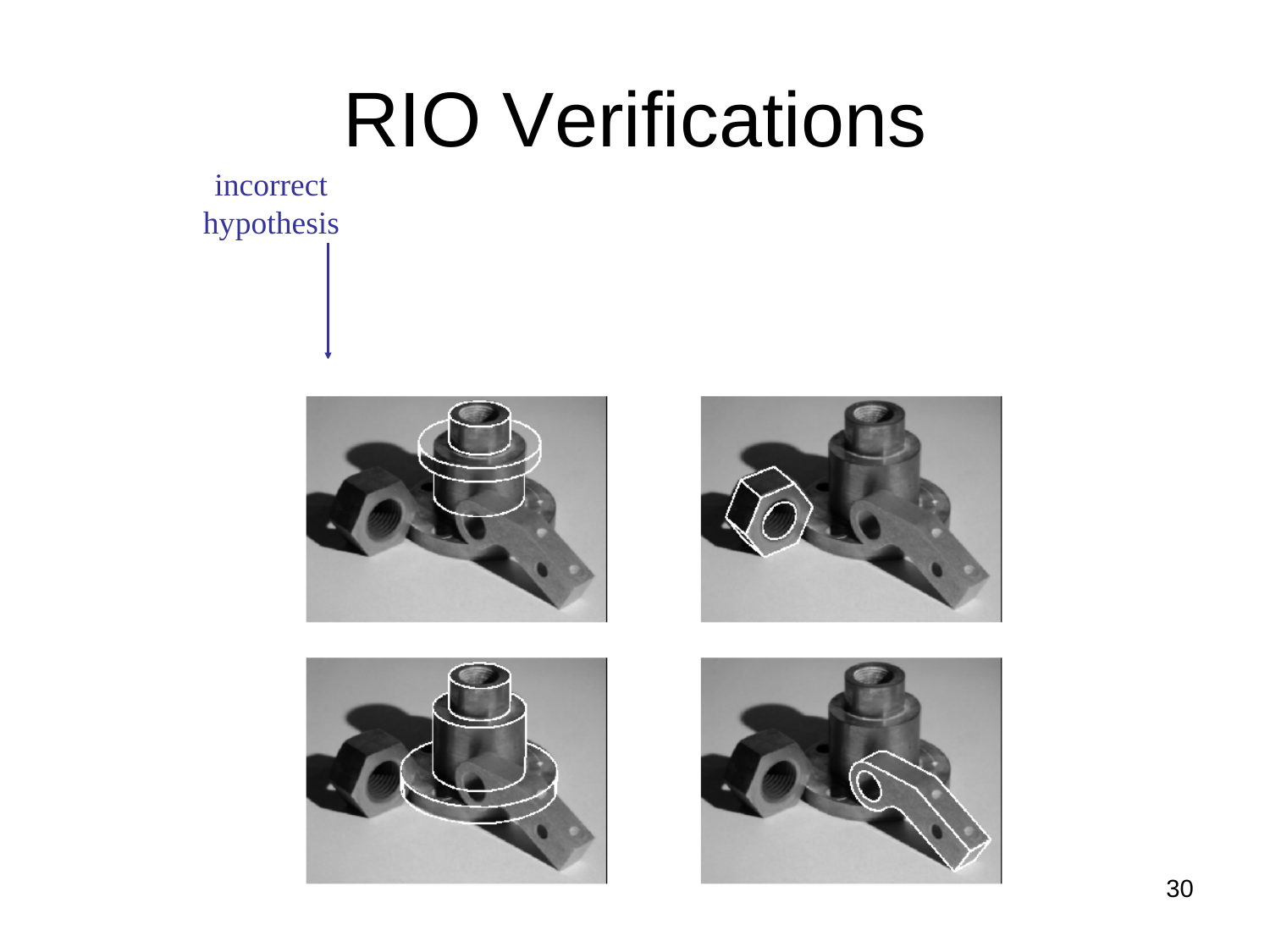## 3D-3D Alignment of Mesh Models to Mesh Data

- Older Work: match 3D features such as 3D edges and junctions or surface patches
- More Recent Work: match surface signatures
	- curvature at a point
	- curvature histogram in the neighborhood of a point
	- Medioni's splashes
	- Johnson and Hebert's spin images \*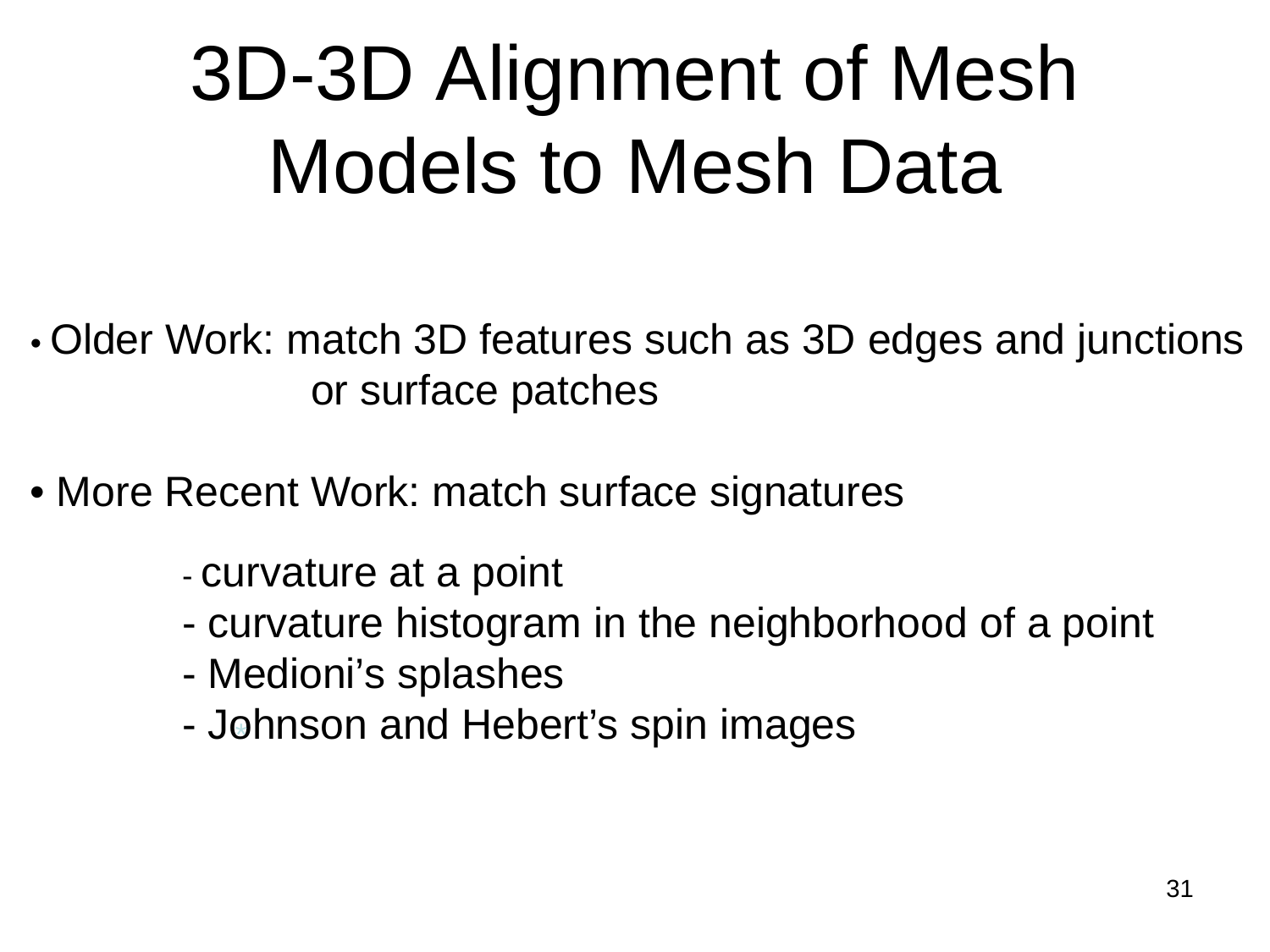## The Spin Image Signature

P is the selected vertex.



 $\alpha$  is the perpendicular distance from X to P's surface normal.

 $β$  is the signed perpendicular distance from  $X$  to P's tangent plane.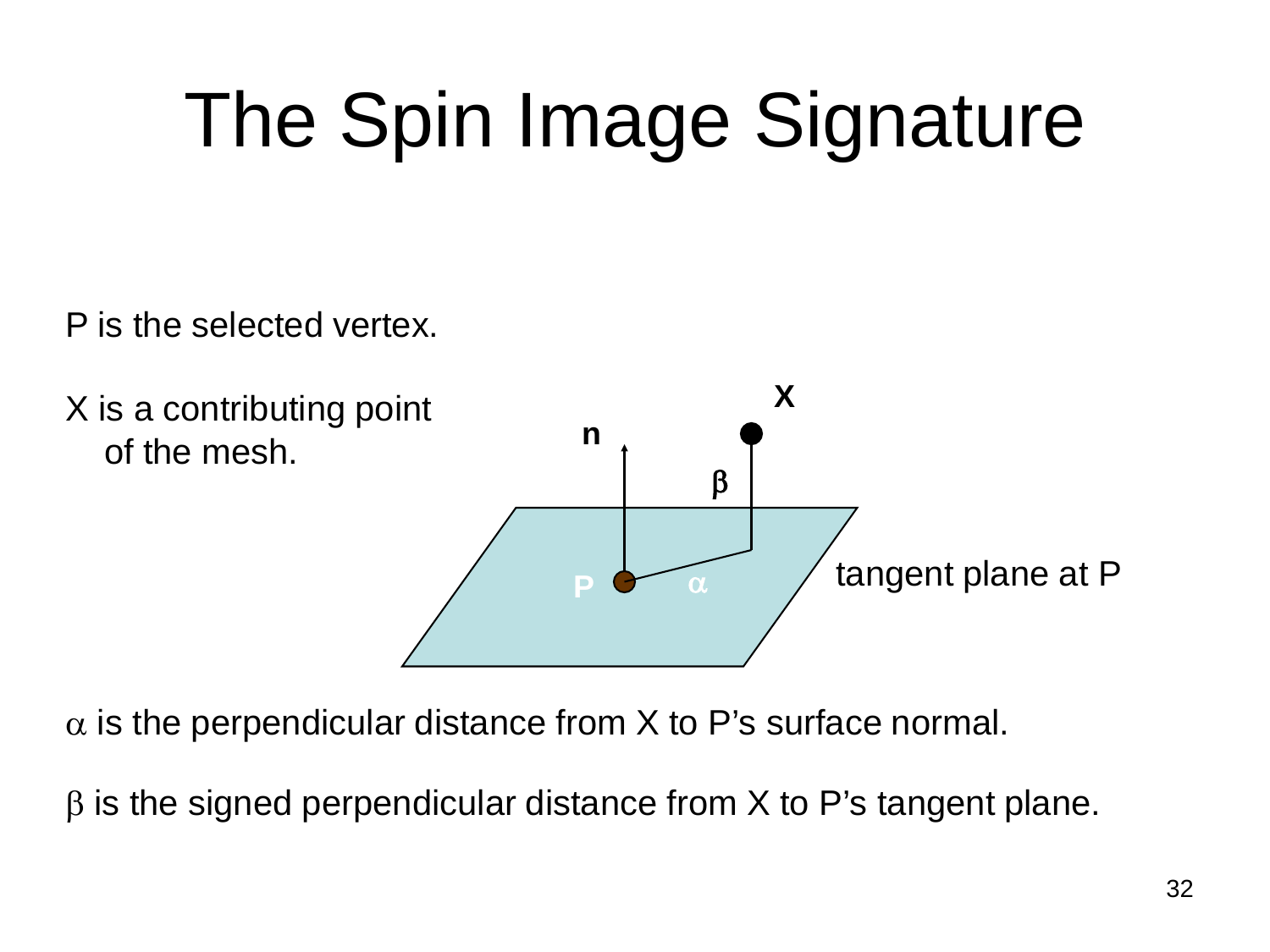## Spin Image Construction

- A spin image is constructed
	- about a specified oriented point o of the object surface
	- with respect to a set of contributing points C, which is controlled by maximum distance and angle from o.
- It is stored as an array of accumulators  $S(\alpha,\beta)$  computed via:
- For each point  $c$  in  $C(o)$

1. compute  $\alpha$  and  $\beta$  for c. 2. increment S  $(\alpha, \beta)$ 

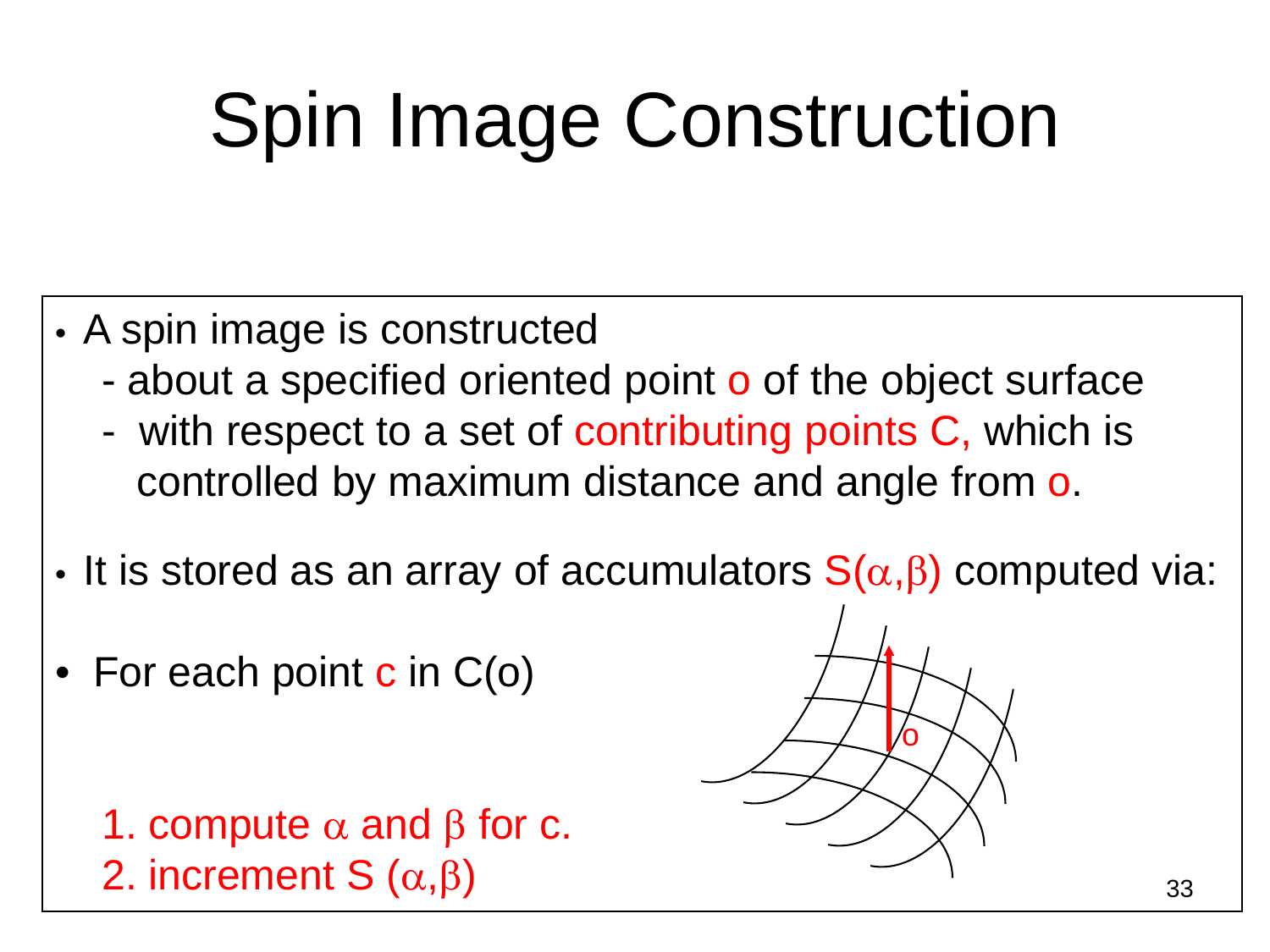## Spin Images Object Recognition

Offline: Compute spin images of each vertex of the object model(s)

- 1. Compute spin images at selected points of a scene.
- 2. Compare scene spin images with model scene images by correlation or related method.
- 3. Group strong matches as in pose clustering and eliminate outliers.
- 4. Use the winning pose transformation to align the model to the image points and verify or disprove.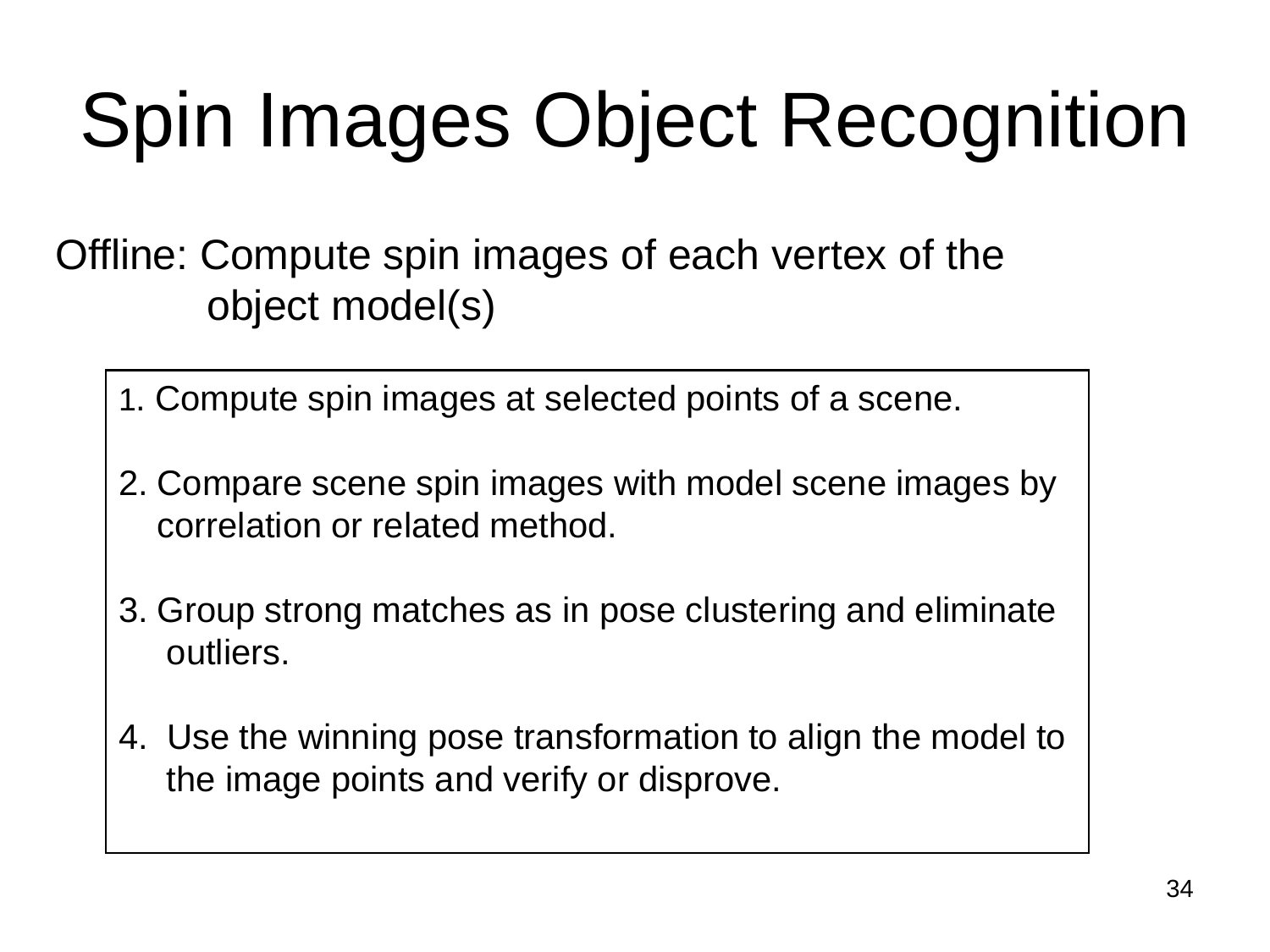#### Sample Data from Johnson & Hebert

Scene

Recognized Models

intensity image